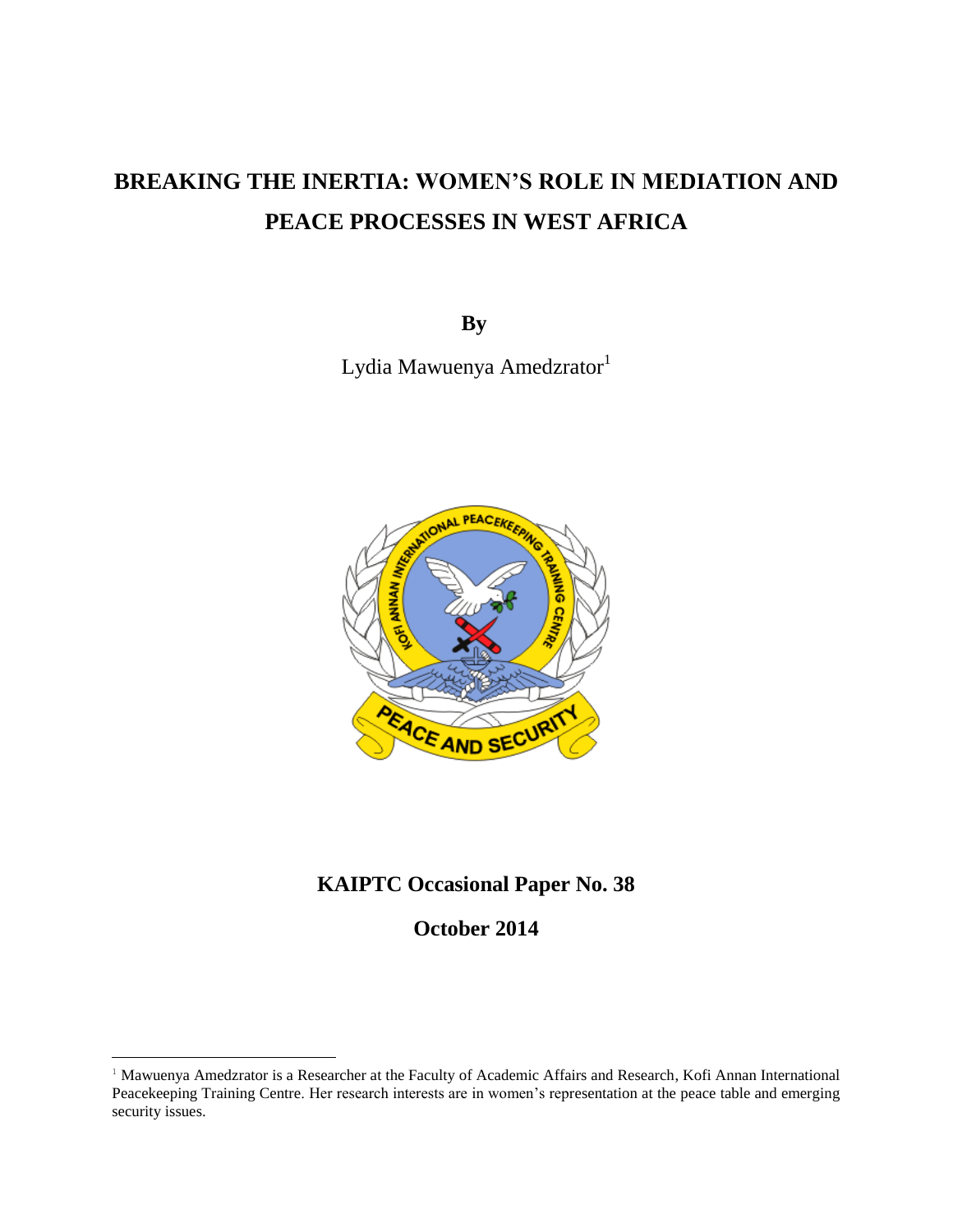## Table of Content

| Women in Mediation and Peace Processes: A Brief Historical Perspective 4                 |
|------------------------------------------------------------------------------------------|
|                                                                                          |
|                                                                                          |
|                                                                                          |
|                                                                                          |
| Breaking the Inertia: What are the Challenges to Women's Participation in Official Peace |
|                                                                                          |
|                                                                                          |
|                                                                                          |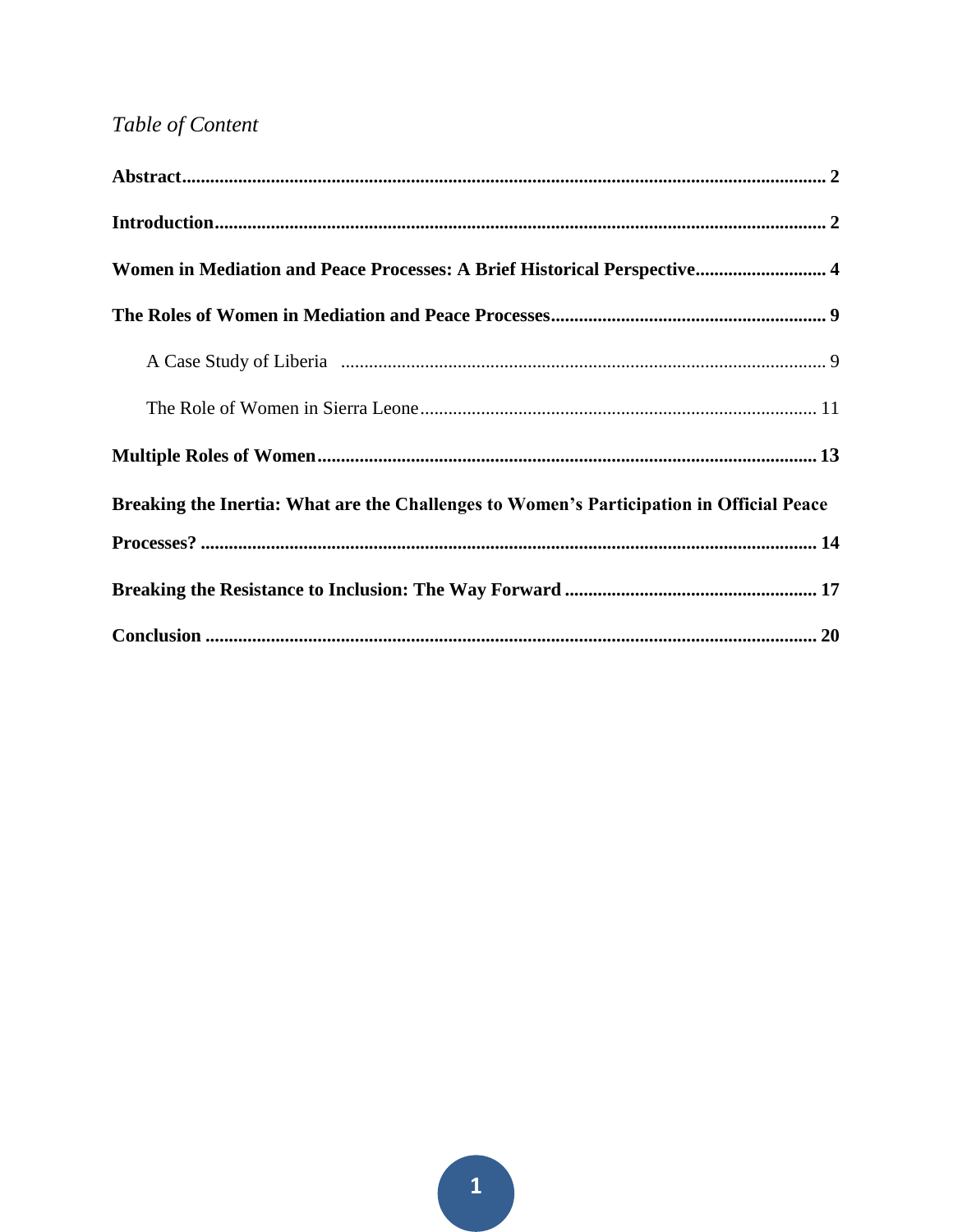*"It [is] useful to reflect on the accumulated experience of women's cultures over the centuries in the work of feeding, rearing and healing humans, building their social and physical environments, and then rebuilding them after destruction … This process of feminist reflection on the social order and its workings is more urgent than ever... That development should be celebrated by exploring how women think about the future and the action models they generate to bring these futures into being"* (Boulding, 1994)

#### **Abstract**

Women play various traditional roles (caring for the wounded, performing domestic chores) and non-traditional roles (combatants, activists, perpetrators and advocates) during conflict situations.

Mediation and peace processes are perceived as a male-dominated enterprise. This is because men are often credited with competencies and tendencies that 'qualify' them for such roles while women are virtually perceived as the only vulnerable group in war situations. The responsibilities of participation in peace processes may be tough for both men and women but cannot be used as a pretext for excluding capable women. So what is this rigidity towards the 'inclusion' of women in mediation and peace processes? This essay argues that there are particular challenges such as discriminatory attitudes to women's participation in peace processes and violence against women which inhibit women's efforts to attain equitable status at the peace table.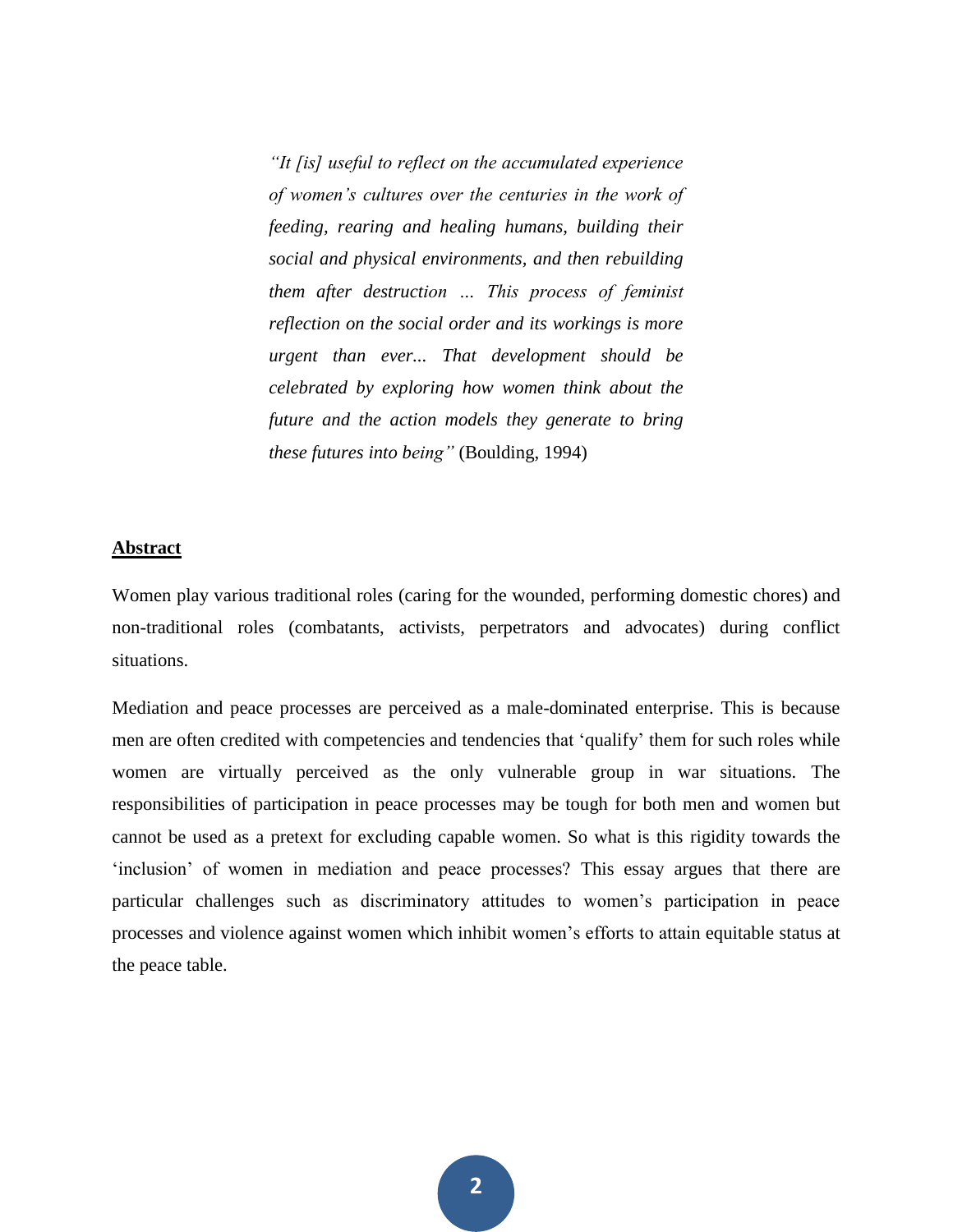#### **Introduction**

As survivors, perpetrators, victims, combatants, activists and advocates, women play active and multiple roles in peace processes. However, their roles in conflicts are not highlighted and their long involvement in mediation and peace processes is barely discussed in the literature. Their mediatory roles at the informal levels have served as blueprints for negotiations. This is because the competence of women in dealing with rebel groups and other conflict parties has set the pace for official negotiations that were organized by ECOWAS and other regional bodies (Brownell, 2011). Increasingly, women's emerging roles at national and international levels are widening the scope of their participation in mediation teams. Although statistics on their impact are sparse, quite a number of women – Leymah Gbowee<sup>2</sup>, Madam Ellen Johnson Sirleaf<sup>3</sup>, Wangari Mathai<sup>4</sup>, Graça Machel<sup>5</sup>, Betty Bigombe<sup>6</sup> and Asha Hagi Elmi<sup>7</sup> – have been recognized globally for their effectiveness as advocates or as negotiators. In the West African sub-region in particular, women such as Mary Brownell<sup>8</sup> navigate their way to talk to rebels and warring factions during conflicts, attempting to convince the parties involved to end hostilities and agree to dialogue. However, they remain underrepresented at formal decision-making and implementation levels. A UNIFEM study reveals that women are the least represented at formal peace processes as signatories to peace agreements, delegates, witnesses, mediators or members of mediation teams, and members of technical committees (UNIFEM, 2010). Principally, women feature as representatives of civil society with observer status, where they are rarely consulted on decisions and their perspectives and needs are barely integrated into official negotiations. So, what exactly causes this reluctance to include women at the negotiation table? How can women enhance their visibility on the

 $\overline{a}$ 

 $2^{2}$  Executive Director of Women, Peace and Security Network (WIPSEN-AFRICA), and a Noble Peace Laureate

<sup>3</sup> Current President of Liberia

<sup>&</sup>lt;sup>4</sup> A 2004 Noble Peace Laureate. She was elected into Kenya's parliament in December 2002, and from 2003 to 2007 was the Assistant Minister for Environment, Natural Resources and Wildlife. She is recognized for her role as a mediator; her fight for democracy; human rights and environmental conservation.

 $<sup>5</sup>$  Graça Machel is recognized for her role as one of the three mediators in the Kenya crisis in 2008.</sup>

<sup>&</sup>lt;sup>6</sup> She is recognized for her efforts as a chief mediator between the Lord's Resistance Army and the government of Uganda in an attempt to end 20 years of conflict in Uganda.

 $<sup>7</sup>$  Leader of the 'sixth clan', clan of women; who participated in the Arta Peace talks on Somalia. She is believed to</sup> be the first woman to sign a peace accord on Somalia.

<sup>&</sup>lt;sup>8</sup> Former school administrator and founding member of Liberia Women's Initiative (LWI).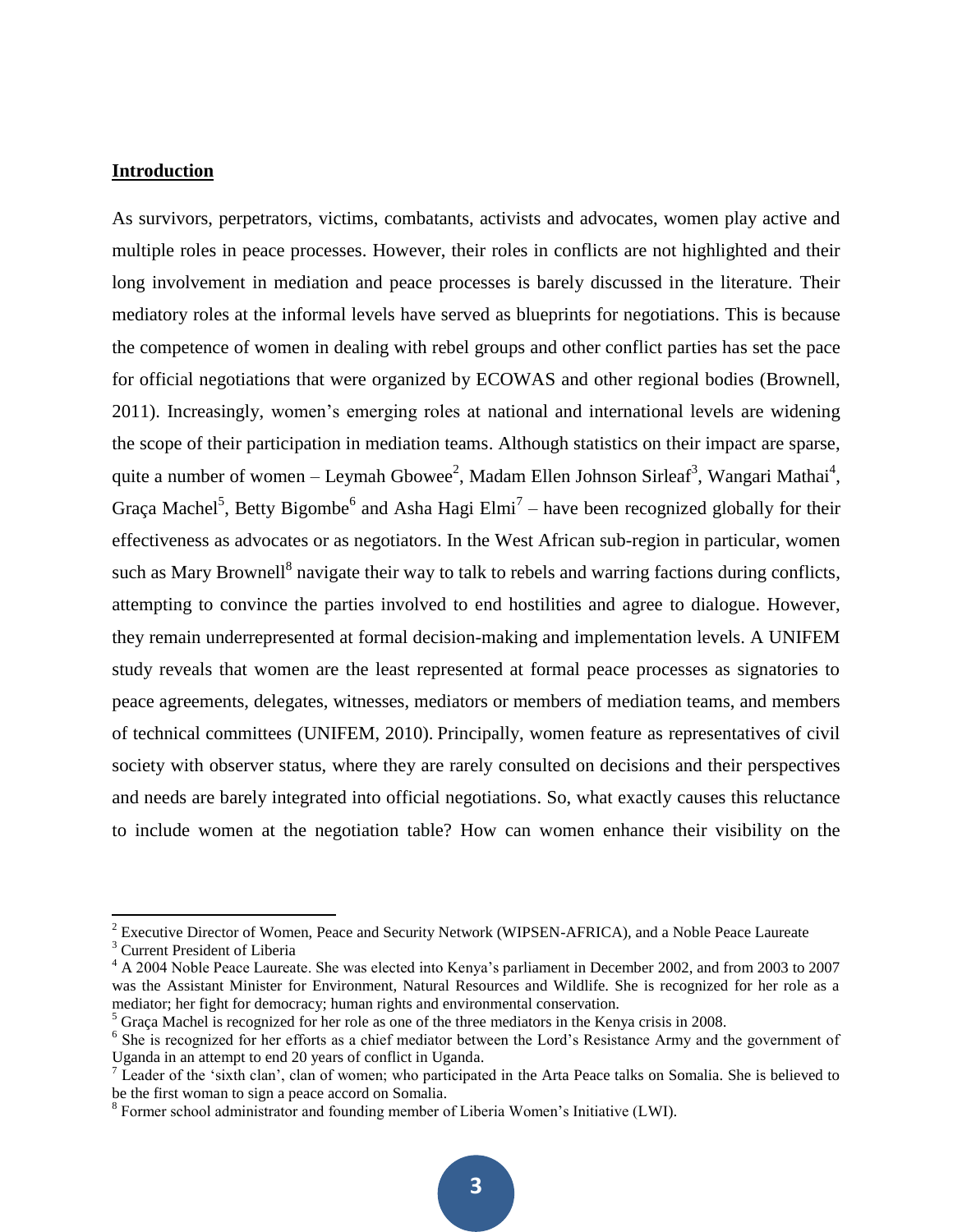international scene? How can women's views be rigorously integrated at formal peace processes?

This paper argues that women have proved their capability by risking their lives during conflicts to do the groundwork for negotiations to proceed; hence, the need to highlight their mediatory roles at the local level, and also outline their efforts from the grassroots through to the formal negotiation of peace agreements.

The paper will first of all present a brief historical perspective on women's involvement in mediation and peace processes. It will then focus on women's roles during the conflict situations in Sierra Leone and Liberia. In these two countries, women's involvement provides a striking model of how women were able to work against the odds in these very destructive wars despite the patriarchal nature of these societies that positioned women as second-class citizens and made them virtually voiceless (Aning 1998). Nevertheless, we also find in these two countries the examples of Madam Ellen Johnson Sirleaf<sup>9</sup> and Hon. Elizabeth Lavalie<sup>10</sup>, who demonstrate the impact that competent and empowered women can make when they are in the hierarchy of decision-making. The next section of the paper examines the challenges that women face in participating fully in mediation and peace processes. Finally, the paper will offer some suggestions on how we can increase women's representation in peace processes and how to integrate their views and efforts seamlessly at the negotiation table.

#### **Women in Mediation and Peace Processes: A Brief Historical Perspective (1915 to date)**

As far back as World War 1, women's activities in mediation and peace processes were recorded in the annals of history. During the First World War, about 1,000 women from 12 warring and neutral countries convened the first International Congress of Women (ICW) (Rehn and Sirleaf, 2002). This group of women demanded, among other things, the recognition that equality between women and men was intrinsically connected to the sustainability of peace. This is crucial because the legality and sustainability of negotiation deals have shown a worrying trend.

<sup>&</sup>lt;sup>9</sup> First elected female president in Africa.

<sup>&</sup>lt;sup>10</sup> She is the Deputy Speaker of Parliament in Sierra Leone, and a leading member of the Mano River Women's Peace Network (MARWOPNET).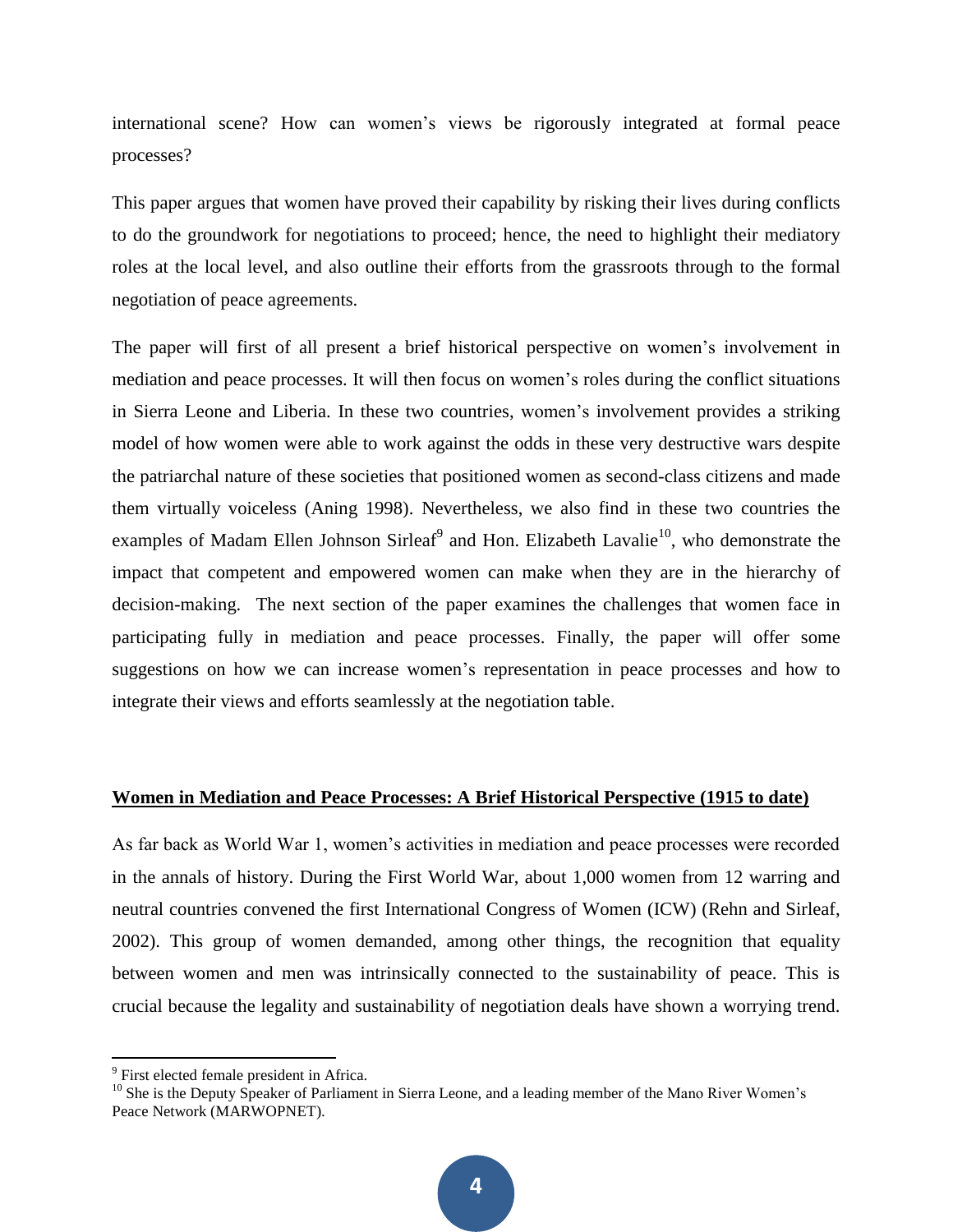More than 50 percent of peace agreements fail within five years of signature (InternationalAlert, 2006). The ICW drafted a plan of action for the creation of a non-partisan international organization which would mediate conflicts between countries (Rehn and Sirleaf, 2002). In pursuit of this agenda, the ICW sent 30 delegates on the first women's peace mission to share their deliberations with European Heads of State. As part of the mission, the ICW president, Jane Adams called on US President Woodrow Wilson and suggested to him some of the 'fourteen points' which he presented at the Versailles talks which terminated World War 1 (Rehn and Sirleaf, 2002).

Furthermore, women's groups did not cease their involvement in conflict resolution when the First World War ended. Women were 'given space' within the United Nations, when it was established after the Second World War ended in 1945, to continue their fight for peace. In 1945, the 'Commission on the Status of Women' was established to spearhead elimination of all forms of discrimination – race, color, sex, language, birth or 'other status' and the promotion of the equality and dignity of human beings (United Nations, 1948). Subsequently, in 1975, for instance, the first World Conference on Women was organized and afterwards the period 1976 to 1985 was declared the UN Decade for Women. Also, in 1979, the Convention on the Elimination of All Forms of Discrimination against Women (CEDAW) was adopted. In 1985, the World Conference to Review and Appraise the Achievement of the United Nations Decade for Women: Equality, Development and Peace was convened and this conference is considered the 'birth of global feminism'. In 1995, the Fourth World Conference on Women was held in Beijing. This conference resulted in the formulation of a 'Beijing Platform for Action' which was reviewed by the UN Division for Women. The review asserted that:

> *"The fundamental transformation that took place in Beijing was the recognition of the need to shift the focus from women to the concept of gender, recognizing that the entire structure of society, and all relations between men and women within it, had to be re-evaluated. Only by such a fundamental restructuring of society and its institutions could women be fully empowered to take their rightful place*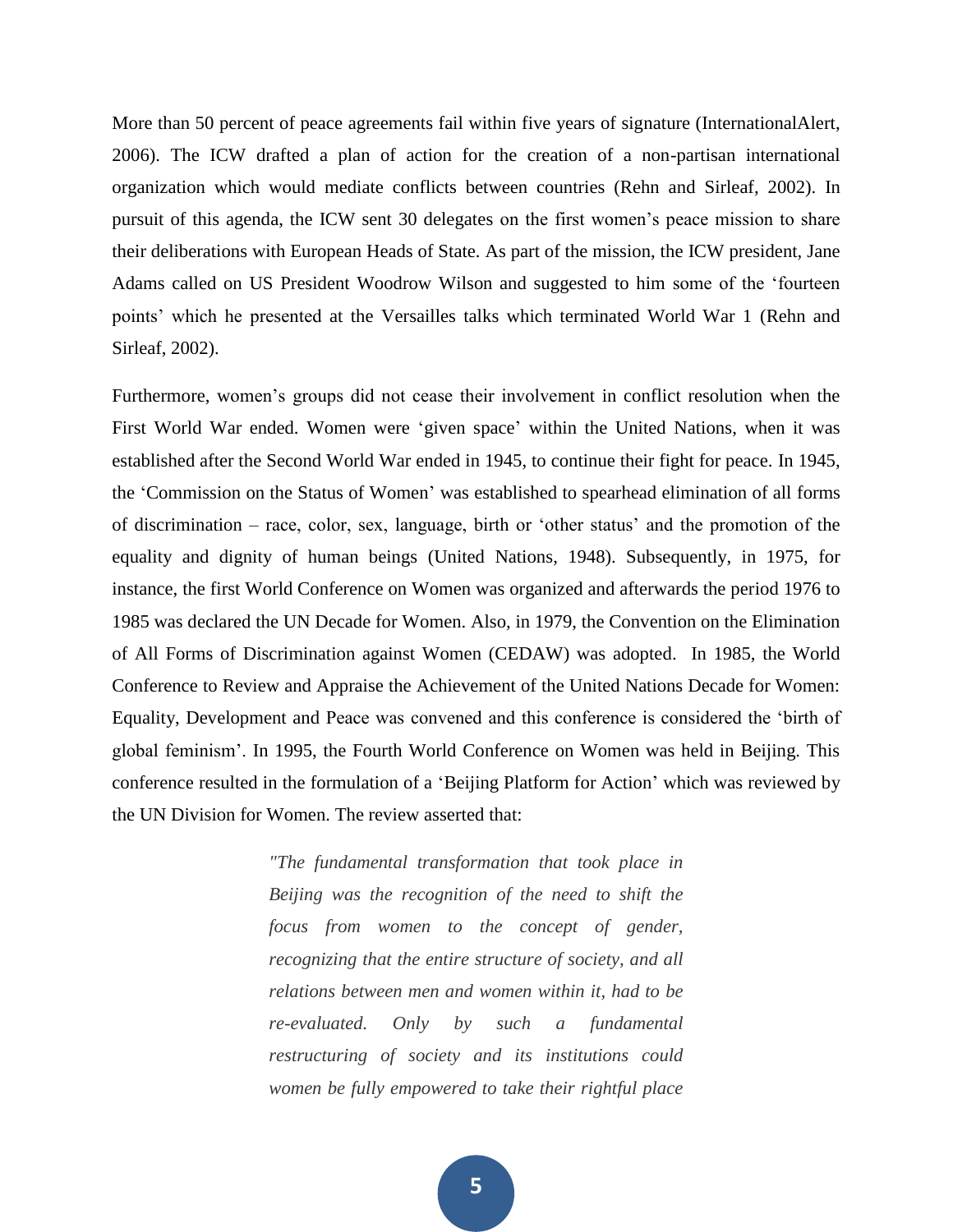*as equal partners with men in all aspects of life. This change represented a strong reaffirmation that women's rights were human rights and that gender equality was an issue of universal concern, benefiting all."* (UN Division for the Advancement of Women 2000)

It is important to note that the involvement of women in peace efforts was not limited to the international sphere. Women were also involved in the West African sub-region. They mobilized families, communities and other women for the peaceful resolution of conflicts. For instance, the Women in Peace Network (WIPNET) initiated the implementation of the Accra 2003 Comprehensive peace agreement by organizing seminars and workshops to explain the clauses in the agreement. This contributed to the success of the Disarmament, Demobilization and Reintegration (DDR) process of the country (Bekoe and Parajon 2007). The impact of the group's activities was evident in the latter stages of the conflict where they organized demonstrations, mass rallies and sex strikes in order to call attention to the destructive nature of the war (Massaquoi, 2007).

The Mano River Women's Peace Network (MARWOPNET) was also instrumental in the fight for peace in Guinea, Liberia and Sierra Leone. The group is a collection of high-level women from political networks as well as grassroots women who organized to end the fighting that had engulfed their countries<sup>11</sup>. MARWOPNET was formed in 2000 in Abuja under the auspices of ECOWAS (Brownell, 2011). It was established at a time when the conflicts in the respective countries intensified and there was urgent need to gain access to peace actors who could facilitate an end to the atrocities.

With support from some influential people such as Bineta Diop of Femme Africa Solidarité, the MARWOPNET women, among other women's groups, attended the Accra Peace Talks on Liberia in June 2003 as members of the observer group (Brownell, 2011). They were not invited officially to the negotiation table so they could not contribute directly to discussions (Brownell, 2011). However, their position did not deter them from using available means to engage the

<sup>&</sup>lt;sup>11</sup> Liberia, Sierra Leone and Guinea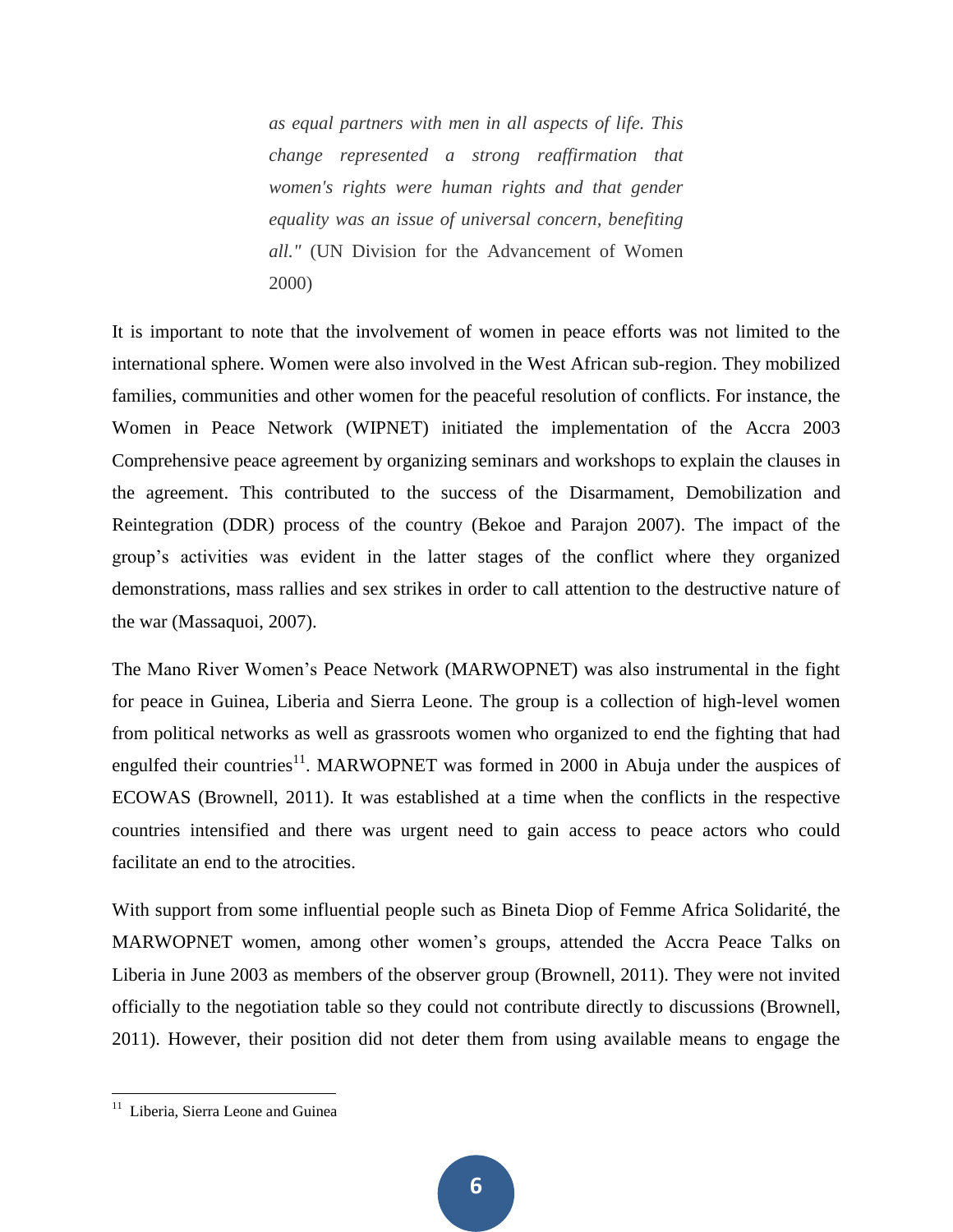warring parties. At one point during the Accra talks, the women realized that the disagreements between the warring factions pointed to the fact that the meeting was going to be stalled (Brownell, 2011). To ensure that interactions continued between the government group and the rebel group, Liberians United for Reconciliation and Democracy (LURD), the women lobbied the 'moral guarantors'<sup>12</sup> to mount pressure on both sides to sit at the negotiation table until an agreement was reached (Brownell, 2011).

Women have also played an important role as peace actors at the grassroots. A case in point is that of the women's groups which organized for peace in the Nkonya / Alavanyo conflict in Ghana. The conflict stemmed from a disagreement over a stretch of land at the boundary between the two communities. Consequently, there was a protracted violent conflict which brewed animosity between the two communities. There were mediation efforts but each side resisted any efforts to dialogue in order to end hostilities. It took a queen-mother in the community who seized the opportunity during one of the mediation meetings to create space for negotiations to begin (Abdallah and Amedzrator, 2011). At a point when it was apparent from the deadlock at the negotiations that no meaningful agreements would be reached, the queenmother intervened and said:

> *"We have left Egypt for a long time, we are seeing Canaan (peace and stability), nobody can prevent us from reaching Canaan, we will reach Canaan, so the men must be careful because those who are here talking… they never went to war, those who go to war are the ones suffering so they (men from both communities at the negotiation table) should stop the nonsense (disagreement) and accept peace"* (Abdallah and Amedzrator, 2011)

 $\overline{\phantom{a}}$ 

 $12$  These were the people who supported the peace process with funds and other resources and were respected by the conflict parties. They include Mr. Peter Penfold, the British High Commissioner and Mr. Francis Okello who were present at the meeting.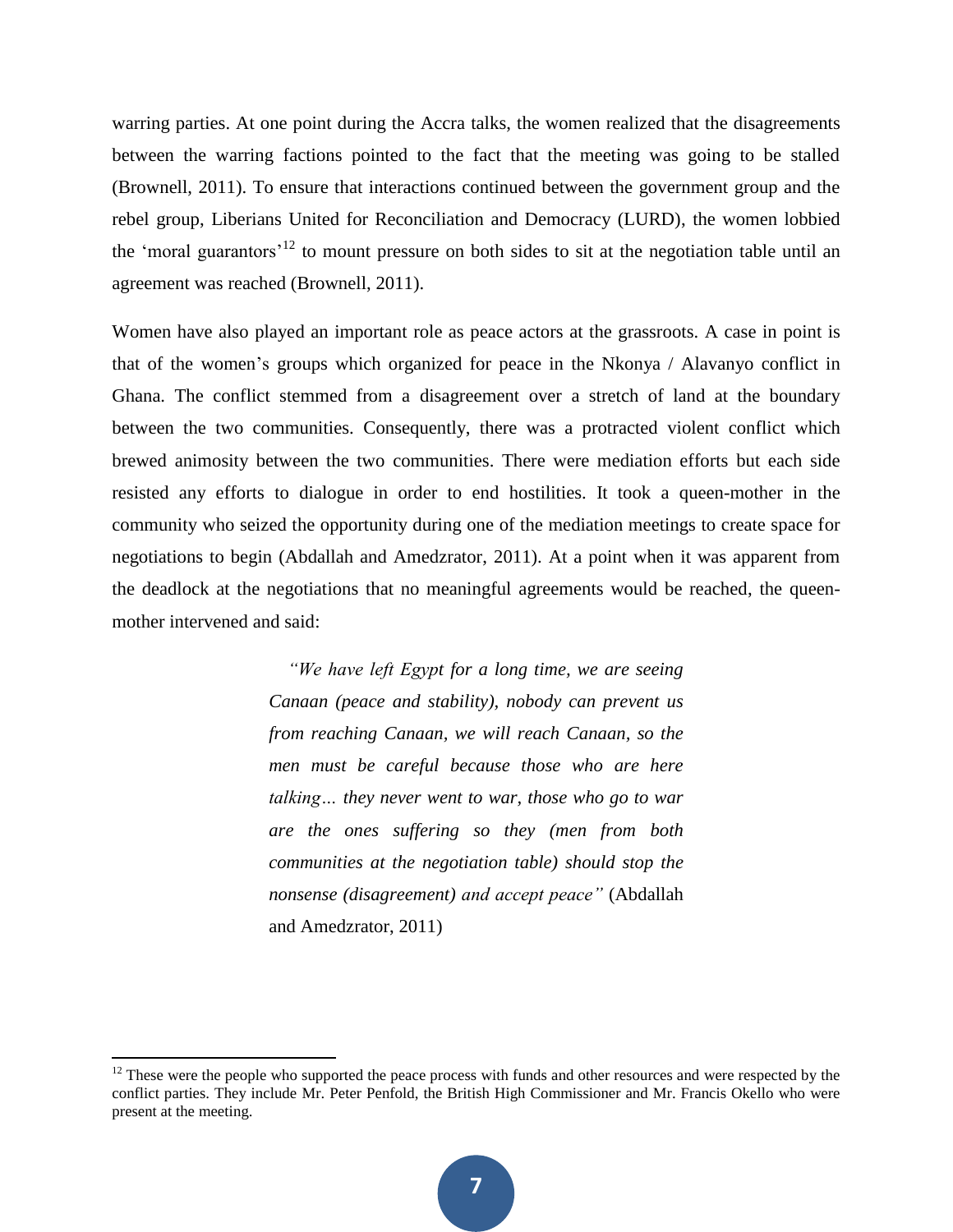This unprecedented stand of the queen-mother 'shocked' the men in the meeting 'into action' and this contributed to reconciliation between the communities. There was a peace smoking ceremony afterwards (Abdallah and Amedzrator, 2011).

Although the approach during the different periods of history and in the different contexts has been diverse, their momentum has always been the same. Women mobilize for peace across dividing lines, not casting any section of the society as the 'enemy' or the 'dehumanized other'. This fundamental vision for peace was translated from the concept that was introduced by the ICW during World War I and, recognized later in the United Nations Security Council Resolution (UNSCR) 1325, which was passed in 2000. UNSCR 1325 asserted, among other things, the leading roles women play in the maintenance of international peace and security and in the resolution of conflicts. It affirmed:

> *"the important role of women in peace-building and stress[ed] the importance of their equal participation and full involvement in all efforts for the maintenance and promotion of peace and security, and the need to increase their role in decision making with regards to conflict prevention and resolution"* (United Nations 2000)

This affirmation is in line with the many international, regional and national normative frameworks and commitments such as the Committee on the Elimination of Discrimination against Women (CEDAW); the Beijing Platform for Action; and the Women, Peace and Security component of the ECOWAS Conflict Prevention Framework. These identify the roles women play as peace actors at the heart of deadly conflicts – where they defy the threats to their lives, mobilize their scarce resources and challenge their under-representation at decision making and implementation levels in order to contribute to peace (Abdela, n.d.).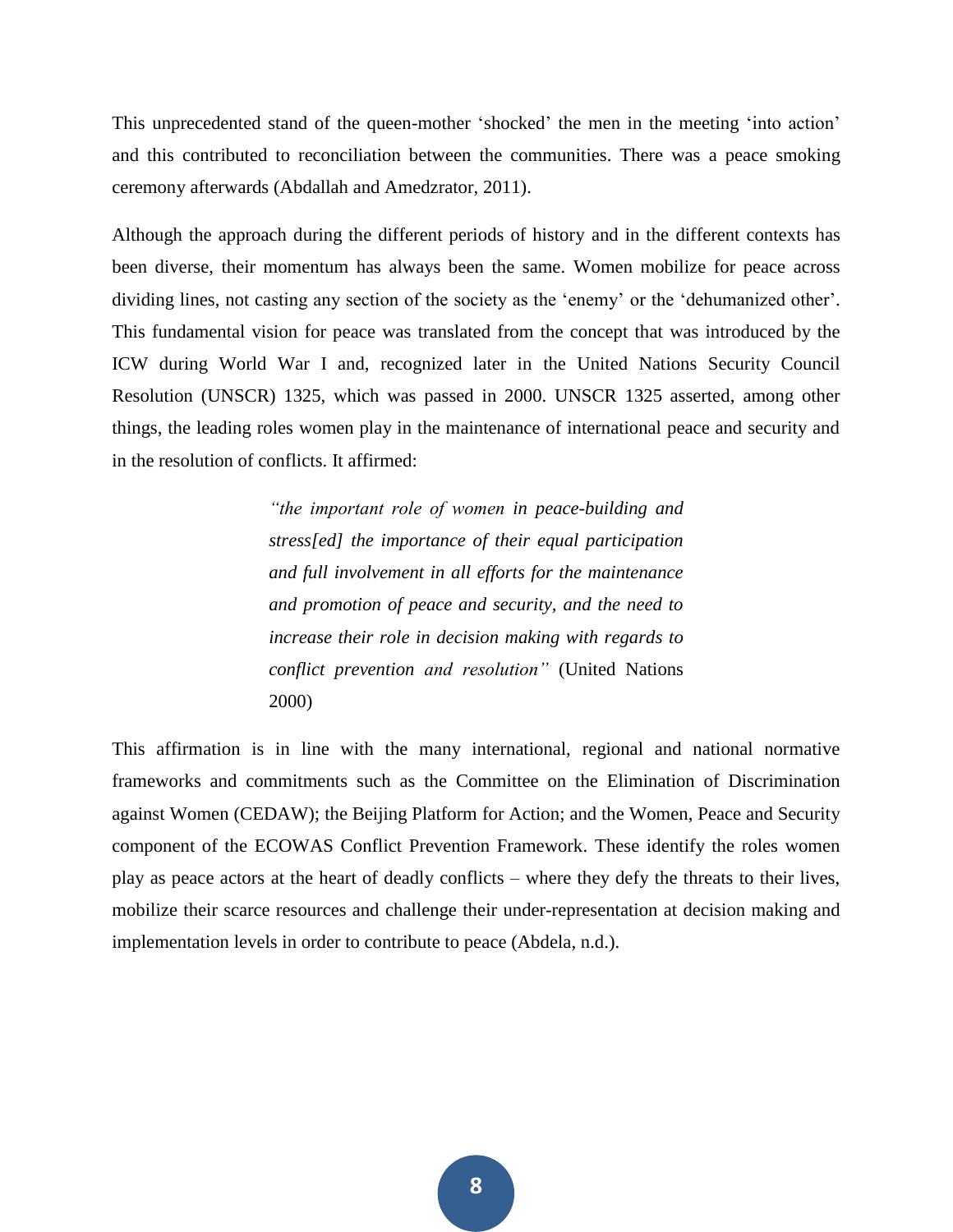## **The Roles of Women in Mediation and Peace Processes: Cases Studies from Liberia and Sierra Leone**

#### A case study of Liberia

 $\overline{\phantom{a}}$ 

Liberia was plunged into a 14-year civil war between 1989 and 2003. The violence claimed the lives of over 150,000 people (United Nations Mission in Liberia, n.d.). Many more were internally displaced or became refugees. There were interventions by peace actors to end atrocities that were committed and women played active roles in that respect. Peace marches, demonstrations, vigils, sit-ins in front of parliament, radio discussions, and meetings with rebel groups were among the activities undertaken by women's groups (Massaquoi, 2007). In appraising women's role in the Liberian conflict, Amos Sawyer<sup>13</sup> commented that:

> "*Women's role extended throughout the process. From day one actually, as I recall, women's concern about the war and the conditions leading to the war were very well known. They may not have been organized today, but we know prior to the war, either in collaboration with, or…as part of the Liberia Council of Churches [that] women were involved"* (African Women and Peace Support Group 2004)

One of such women's groups which was involved in the peace process during the Liberian civil war was MARWOPNET. It acted as a kind of pressure group which mobilized women and other groups in their communities to appeal to warring parties to stop fighting and adopt negotiated settlements of disputes (Brownell, 2011). It facilitated talks across divides and engaged in shuttle diplomacy between warring factions. This was applied when conflict engulfed Liberia, Sierra Leone and Guinea. Delegations were sent by women to speak to rebels and warring parties in order to convince them to accept dialogue (Brownell, 2011). It is believed that these efforts helped bring about the Accra peace talks on Liberia in 2003. The efforts of MARWOPNET were

<sup>&</sup>lt;sup>13</sup> He was the president of the Interim Government of National Unity in Liberia. He is currently the Chairman of the Governance Commission of Liberia.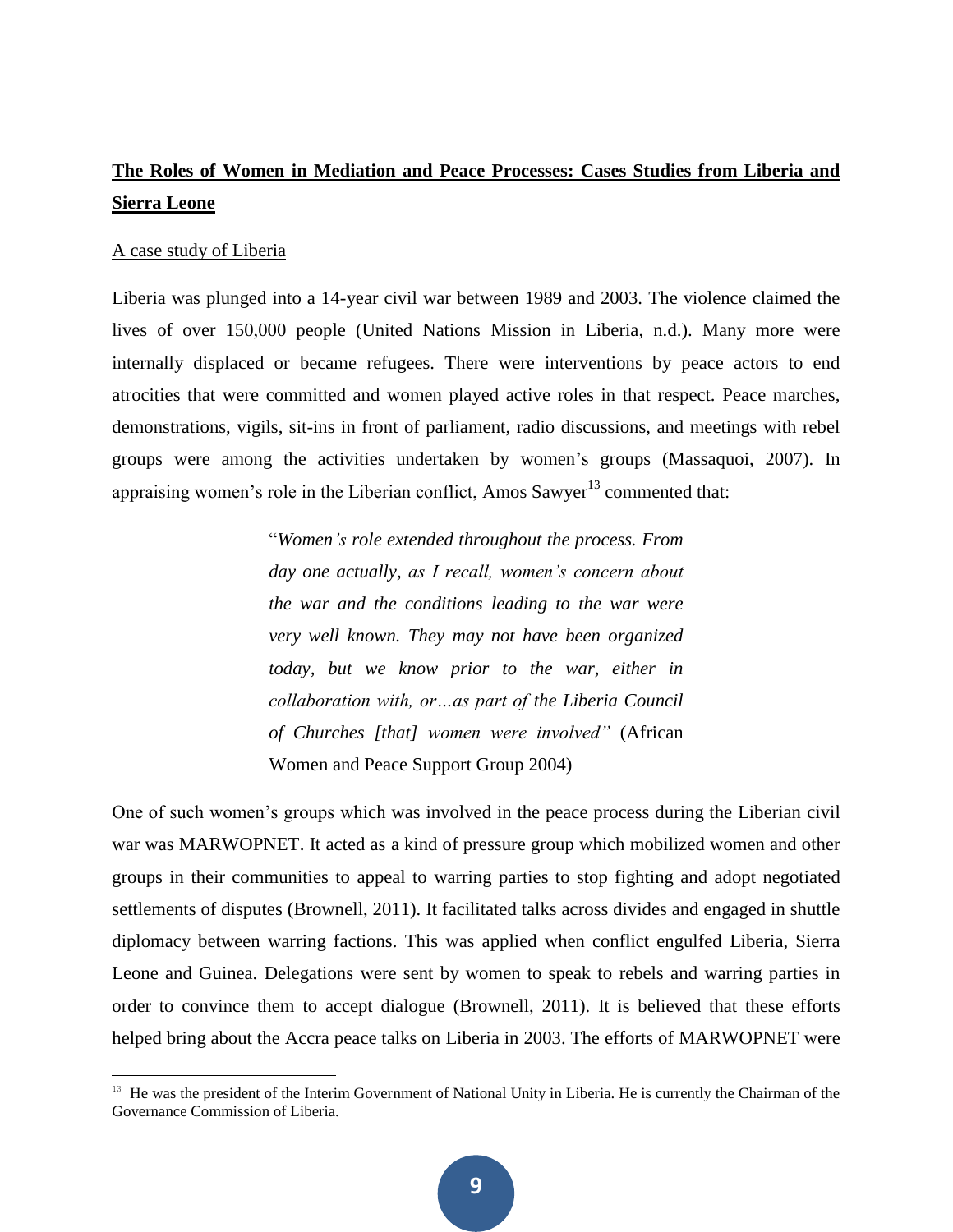recognized. It was the only women's group to receive an official invitation to attend the Accra talks, though with observer status only (Brownell, 2011). As mentioned earlier, the Accra Peace Talks on Liberia did not yield meaningful results. Shortly after the signing ceremony in June 2003, news broke of renewed fighting in Liberia. This development highlights the question of whether peace agreements address the underlying issues which cause conflicts. A review of the issues which are discussed during negotiations points to the fact that emphasis is usually placed on the political aspects – especially power-sharing between warring factions – while other root causes of the conflict such as economic issues are glossed over.

The renewed fighting in Liberia called for new interventions to deal with the impasse. The warring parties however refused to sign a new peace accord. Here again, the women's groups whose aim was to represent the victims who were being disproportionately targeted and victimized in Liberia, mobilized to hold the men hostage after the meeting by blocking all access routes and preventing them from exiting until they signed the peace agreement (Ekiyor and Gbowee, n.d.). This effort of the women was vehemently opposed by the warring factions who retaliated by taking the leaders of the women's group hostage. The warring parties locked the women up in a room when they realized that the women's intention was to take them hostage. As a last resort, the women leaders who were being detained decided to engage in 'disrobing'<sup>14</sup>. To prevent any evil consequences from the act of disrobing, the men finally agreed to return to the negotiation table, and a cease-fire agreement was signed by the warring factions on 17 June 2003. To reward them for their hard work during the negotiations, the women were invited by the chief mediator to the signing ceremony as witnesses to the peace agreement (Brownell, 2011).

Subsequent to the June 2003 Agreement on Ceasefire and Cessation of Hostilities, the August 2003 Accra Comprehensive Peace Agreement on Liberia was brokered and elections were scheduled for 2005. Women took up the task of sensitizing their communities on the relevance of democratic elections (Brownell, 2011). Women's groups in Liberia organized workshops and sent women around the country to educate people. Women also voted in large numbers and this is believed to have contributed to Ellen Johnson Sirleaf becoming the first elected female African

 $\overline{\phantom{a}}$ 

 $14$  Disrobing is when women decide to show their nakedness in public in order to attract bad consequences. It is also a source of shame for the people at whom it is directed. This act is considered a curse in most African settings.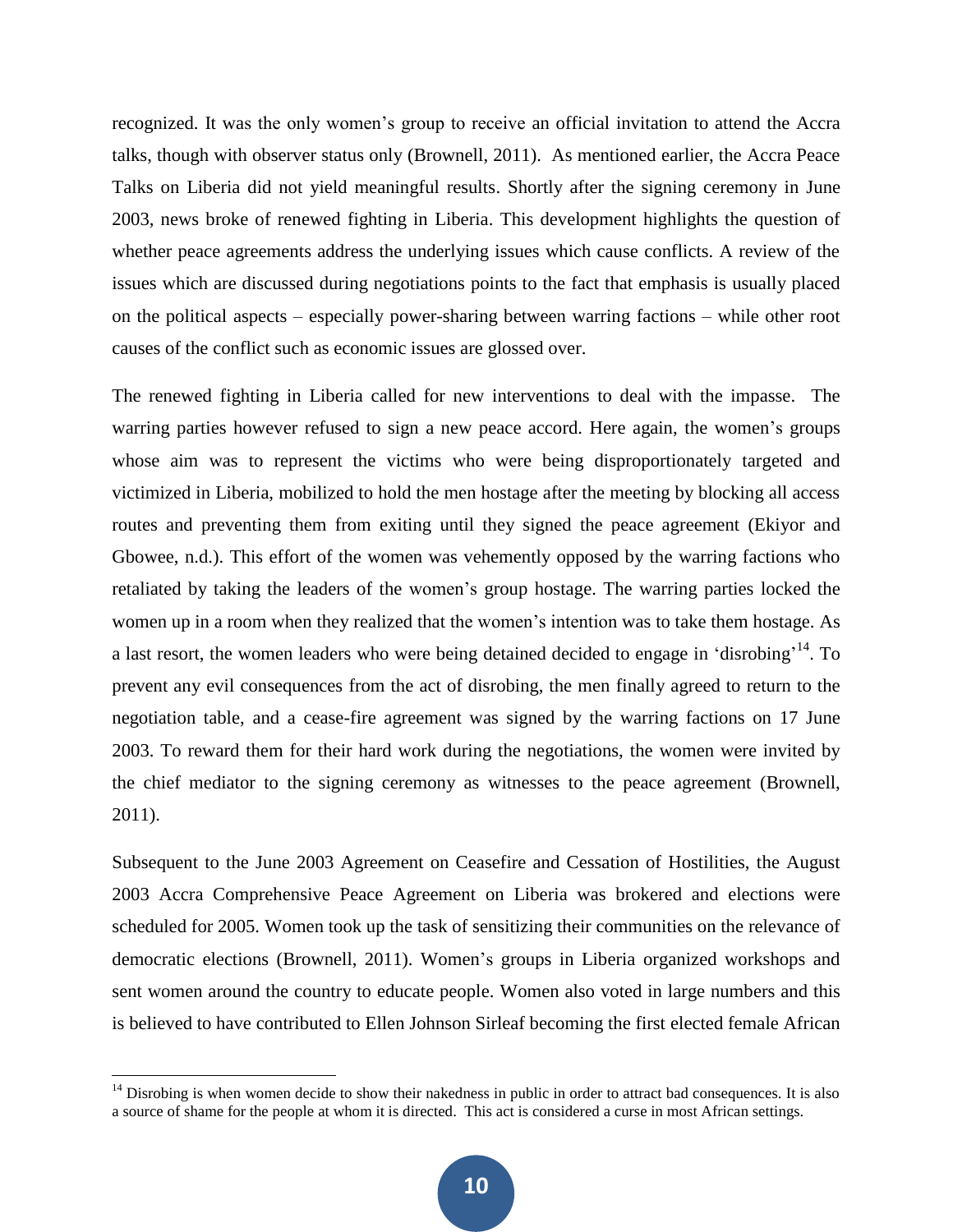president (Bekoe and Parajon, 2007). Women also featured in the post-conflict reconstruction phase of the country. They went to the local communities in Liberia to promote reconciliation and appealed to victims of atrocities to forgive perpetrators (Brownell, 2011).

#### **The role of women in Sierra Leone**

Mutilations, amputation of limbs, cutting of tongues, rape, and abduction are some experiences that the people of Sierra Leone suffered during the decade long civil war (Keen, 2005). In organizing to fight for peace, Sierra Leonean women joined forces with others from the Mano River area. Their initial tactic was to engage the rebels whose identity was unknown in the early days of the conflict (Brownell, 2011). A mass rally was organized in areas where the war was concentrated to call on the rebels to lay down their arms and to allow negotiations to begin. Although options for engaging the rebels were limited, the women used any available means to engage with the rebels. For example, a means was devised to write letters to the rebels (Lavalie, 2011). The women would leave the letters in areas where they believed that the rebels would find them. Fortunately, the rebels replied the messages. Through the letter-writing process, the women realized that there was a possibility that the rebels would agree to dialogue with the government. Eventually, after persistent efforts by the women, they got the conflict parties to agree to a ceasefire and then the negotiations started (Lavalie 2011).

Civil society groups were also involved in negotiations on the Sierra Leonean conflict. The leadership roles women played in such civil society groups<sup>15</sup> facilitated women's participation at such peace conferences (Mahdi, 2011). Noticeable among the women leaders are Hon. Elizabeth Lavalie, Zainab Hawa Bangura<sup>16</sup>, Amy Smythe<sup>17</sup> and Kadie Sesay<sup>18</sup>. The women leaders mobilized their communities, especially women, to fight for an end to the war. At a point, they

 $\overline{\phantom{a}}$ 

<sup>&</sup>lt;sup>15</sup> The civil society groups involved in the fight for a ceasefire and peace include the Inter-Religious Council of Sierra Leone and the Association of Women's Organizations of Sierra Leone.

<sup>&</sup>lt;sup>16</sup> She is the UN Special Representative on Sexual Violence in Conflict. She is also the Minister of Health and Sanitation in Sierra Leone, and the Chairperson and Co-founder of the Movement for Progress Party of Sierra Leone.

<sup>&</sup>lt;sup>17</sup> She was the former president of YWCA, Sierra Leone

<sup>&</sup>lt;sup>18</sup> She was the former Chairperson of the Commission for Democracy and Human Rights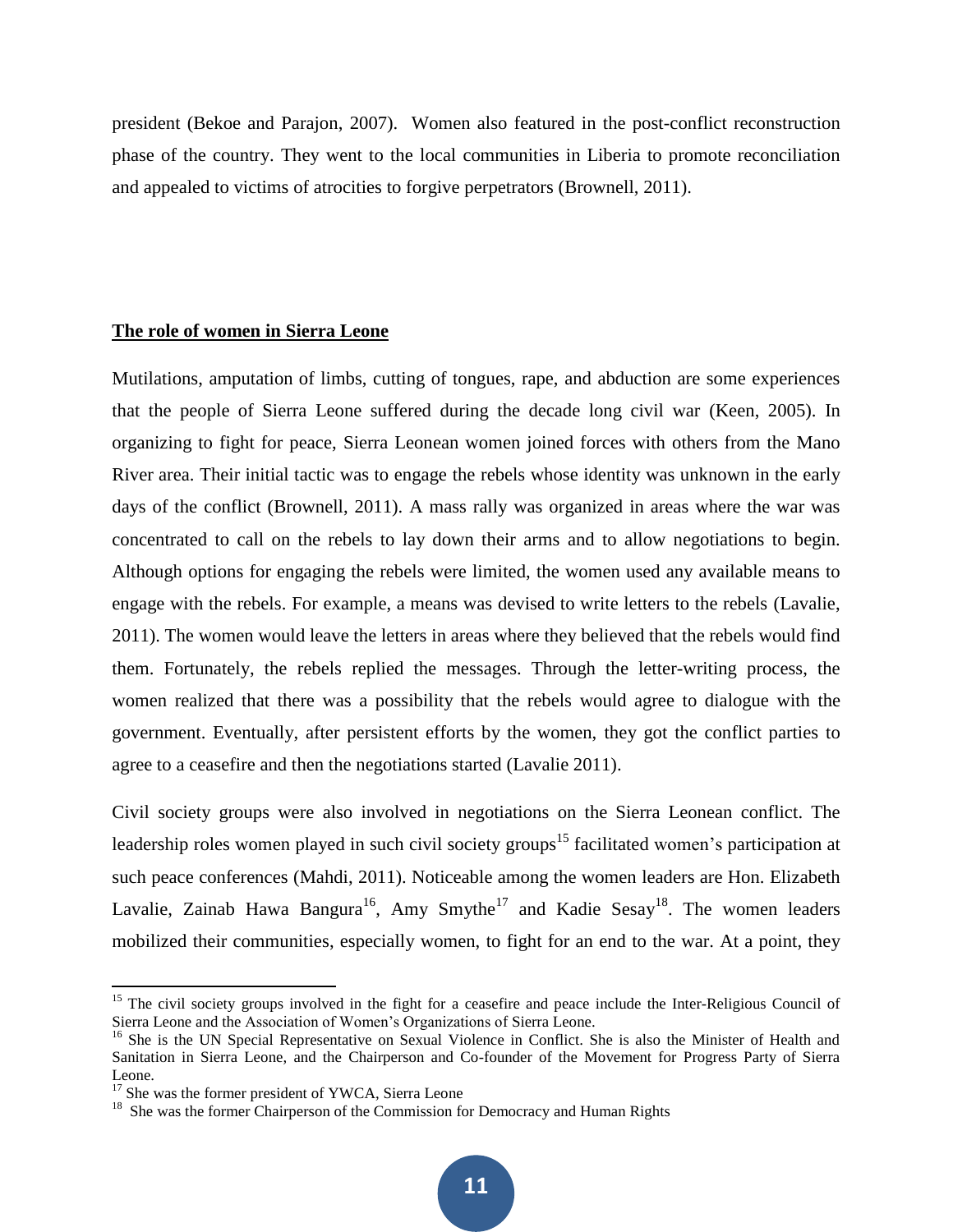met President Ahmed Tejan Kabbah and implored him to arrange for them to speak to Foday Sankoh<sup>19</sup> who had refused to dialogue with the government (Brownell, 2011). The civil society groups also worked closely with the international community and other groups<sup>20</sup> which offered technical advice (Brownell, 2011).

MARWOPNET in particular was concerned about the hardship and the violations caused by the war in Liberia, Sierra Leone and Guinea (George-Williams, 2006). Of specific concern was the situation in displaced and refugee camps where women, especially, were sexually assaulted. In an attempt to find solutions to the conflict in Sierra Leone, MARWOPNET also learnt that a regional conflict had developed which involved Sierra Leone, Liberia and Guinea and in that conflict, President Lansana Conteh<sup>21</sup> and President Charles Taylor<sup>22</sup> were not willing to participate in negotiations (Brownell, 2011). The women organized protest marches to the mansion of President Taylor in Monrovia, Liberia, on 6 May 2000 (Brownell, 2011). They carried placards, some of which read "We want peace, no more war". MARWOPNET also arranged with the wife of Lansana Conteh who scheduled a meeting, for the women, with Mr. Conteh (Brownell, 2011). Several attempts were made by the women to persuade the two presidents in question. For example, during their meeting with Mr. Lansana Conteh, one of the women, Mary Brownell, told him that if he refused to negotiate with Charles Taylor, she would lock both of them up in a room and release them only when they agree to settle the dispute. Mr. Conteh was moved by what she said and told her that "Mother, wherever you want me to meet Charles Taylor, I will".

Mr. Taylor and Mr. Conteh agreed to dialogue and the two presidents finally met in Morocco in 2002 at the negotiation table under the auspices of the King of Morocco (Brownell, 2011).

 $\overline{a}$ 

 $19$  He was the leader of the Revolutionary United Front, Sierra Leone

 $^{20}$  They women held meetings with Mr. Peter Penfold; the British High Commissioner, Ambassador Francis Okello; Special Representative of the United Nations Secretary-General in Sierra Leone and the Women's Forum.

<sup>&</sup>lt;sup>21</sup> Then President of Guinea

<sup>22</sup> Then President of Liberia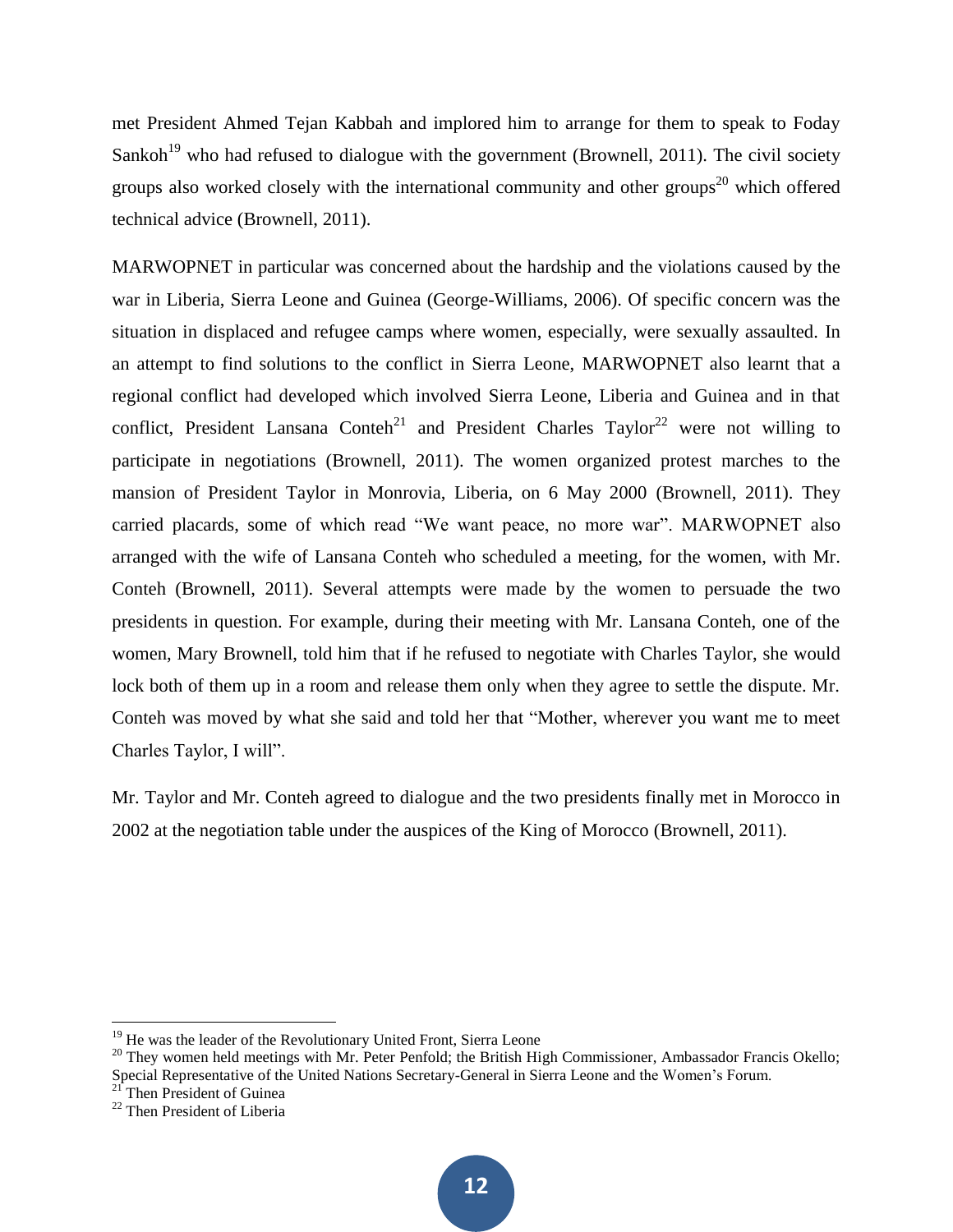#### **Multiple Roles of Women**

As mentioned above, there are stereotypical assumptions that seek to portray women as generally 'vulnerable' or 'peaceful' (Coulter, Persson and Utas, 2008). These assumptions do not take into consideration the changing and diverse roles women play in conflict situations. Apart from their roles as peace 'contractors' and survivors, women also act as combatants and perpetrators among other roles (Coulter, Persson and Utas, 2008).

Additionally, gendered stereotypes depict them as inherently peaceful (Aning, 1998). This is because the 'natural' role of women as 'life savers' is considered 'appropriate' while their role as fighters are referred to as 'unnatural' or 'deviant' (Coulter, Persson and Utas 2008). According to Mazurana (2004, cited by Coulter et al. 2008), women comprise about 30 percent of all fighters in armed groups in Africa. The female fighters are either abducted or voluntarily inducted into armed factions. Although some of those who are abducted manage to escape, some stay in order to participate in the fighting and enjoy the items looted by the combatants. As combatants, most women have access to food, clothing and a gun. Some of these female combatants are perceived to be brutal and, according to Coulter, Persson and Utas (2008), female combatants were described by 'civilians' as 'cold-blooded', 'cruel' and 'more wicked'. This is corroborated by one ex-female fighter, who says that:

> "Women were really fighting. If you saw us entering Waterloo on the 5th of January (1999), to enter the city (Freetown), you wouldn't have been able to look at our faces. We were bloody…We were like slaves, very dirty. So to ask about women fighting! Some were even braver that some men." (Coulter, 2008)

Particularly in Liberia, some of these 'aggressive' and 'cruel' female combatants attained prestigious positions as commanders of rebel groups (Coulter, Persson and Utas, 2008). For example, Martina Johnson of the National Patriotic Front of Liberia (NPFL), Ruth 'Attila' Milton, Liberia Peace Council (LPC) and 'Black Diamonds' of the Liberians United for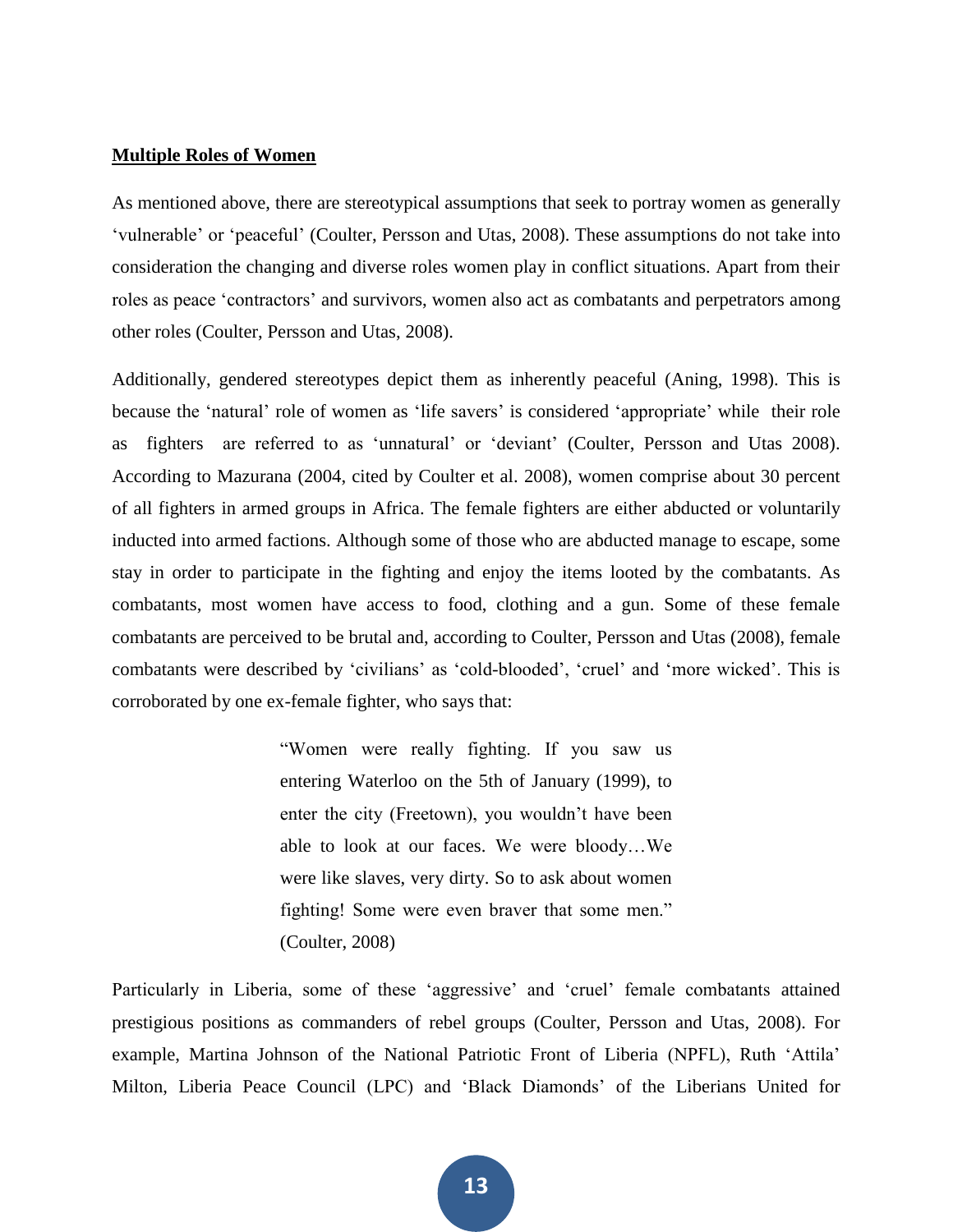Reconciliation and Democracy (LURD) were commanders. Some females led small groups of female combatants while others led units of both men and women (Coulter, Persson and Utas, 2008).

Moreover, as part of survival strategies, some women undertake various forms of activities. These activities include trading and prostitution. For instance, during the civil conflict in Liberia, Aning (1998) makes mention of well-educated women who had to resort to selling grated cassava in the New Kru market in Monrovia in order to survive.

## **Breaking the Inertia: What are the Challenges to Women's Participation in Official Peace Processes?**

Women's representation in official peace processes appears critical to the sustainability of peace agreements. This is because there are capable women who possess a wealth of knowledge and perspectives acquired through their efforts in peace processes at the grassroots. It is also important that the needs of women and their perspectives are integrated into peace agreements. While international legal instruments, civil society organizations and national governments have made some commitments to increase women's participation, there is a lot more that needs to be done to confront the challenges that hinder women's effective participation at the negotiating table.

First, in most parts of the West African sub-region, women have been considered as subordinate to men, who make final decisions in the family (Aning, 1998). Women may be virtually voiceless and subservient due to the intimidation that they suffer. This attitude to women is sometimes reflected in peace negotiations. When women show interest in participating in local peace processes, they are seen by men as violating culture and tradition (which have either placed women at the margins of public decision making or has excluded them from decisionmaking positions. These social attitudes could dissipate women's interest in seeking representation at official peace negotiations.

Secondly, in conflict situations, there are violations of many forms. Men and women suffer sexual, physical and psychological violence. However, women are the most affected. Statistics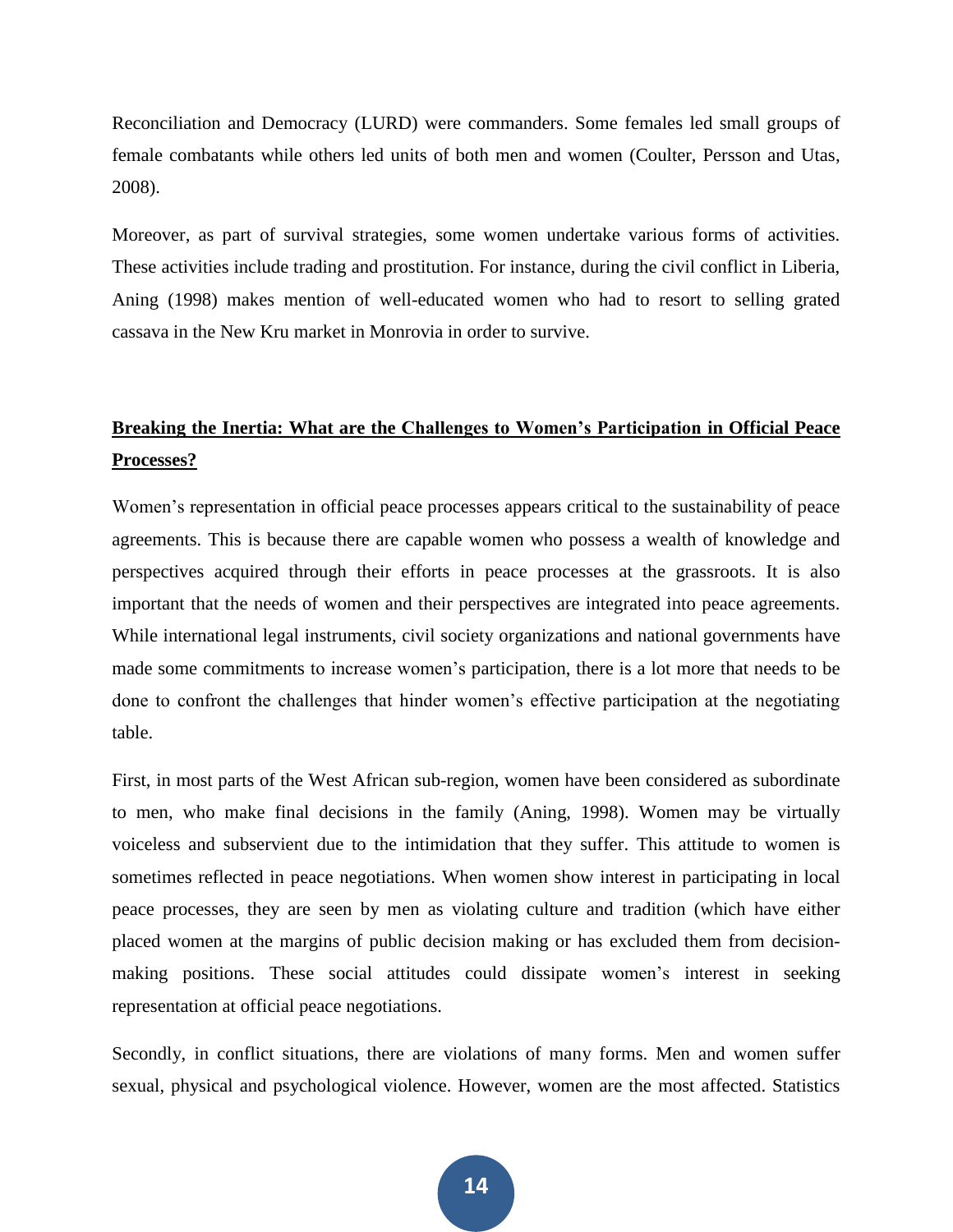show that women form the majority of people who are raped and used as domestic slaves in conflicts (O'Neill and Ward, 2005). Some women are snatched by rebels and used as 'wives'. Most of these women who are violated become traumatized for life, and are unlikely to participate in any efforts to restore peace to the community. Furthermore, women who have played various roles during conflict situations are not normally consulted during peace negotiations (Chinkin, 2003).

Thirdly, most women lack access to financial resources (USIP, 2011). More women in the developing world work in the informal sector and their wages and earnings are significantly lower than earnings of men. It is estimated that women's earnings are 20 percent lower than men (UNICEF, 2006). In general, women control fewer assets and often have little say in the allocation of household incomes. In informal household settings in Ghana, for instance, incomes from farm products are virtually controlled by men. Where women engage in their own businesses or work in the formal sector, in some cases, their earnings are controlled by men. This leads to economic dependence of these women. Added to the limited access to resources is the marginalization of women. In some cultures, women lack ownership rights to properties. Also, women do not have full rights to the ownership of family properties in most patriarchal societies. One consequence is that the standard of living of some women is reduced when they lose their husbands. This particular situation of some women does not encourage them to participate in political positions and in mediation processes. Women need to be financially independent in order to be able to make personal decisions about the levels at which they will engage in peace processes. Their dependence on men limits their options during peace negotiations.

Furthermore, most women lack formal education. Research indicates that more boys attain higher levels of education than girls (UNICEF, 2006). Some of these girls get pregnant along the way and they are not encouraged to continue their education after child birth. Where there is scarcity of resources, more boys are supported to go through school while the girls are made to stay out of school and support their parents to improve the economic situation of the family (UNICEF, 2006). These factors coupled with social discrimination tend to reduce their chances of acquiring the skills which will help them gain public decision-making positions and participate in political processes.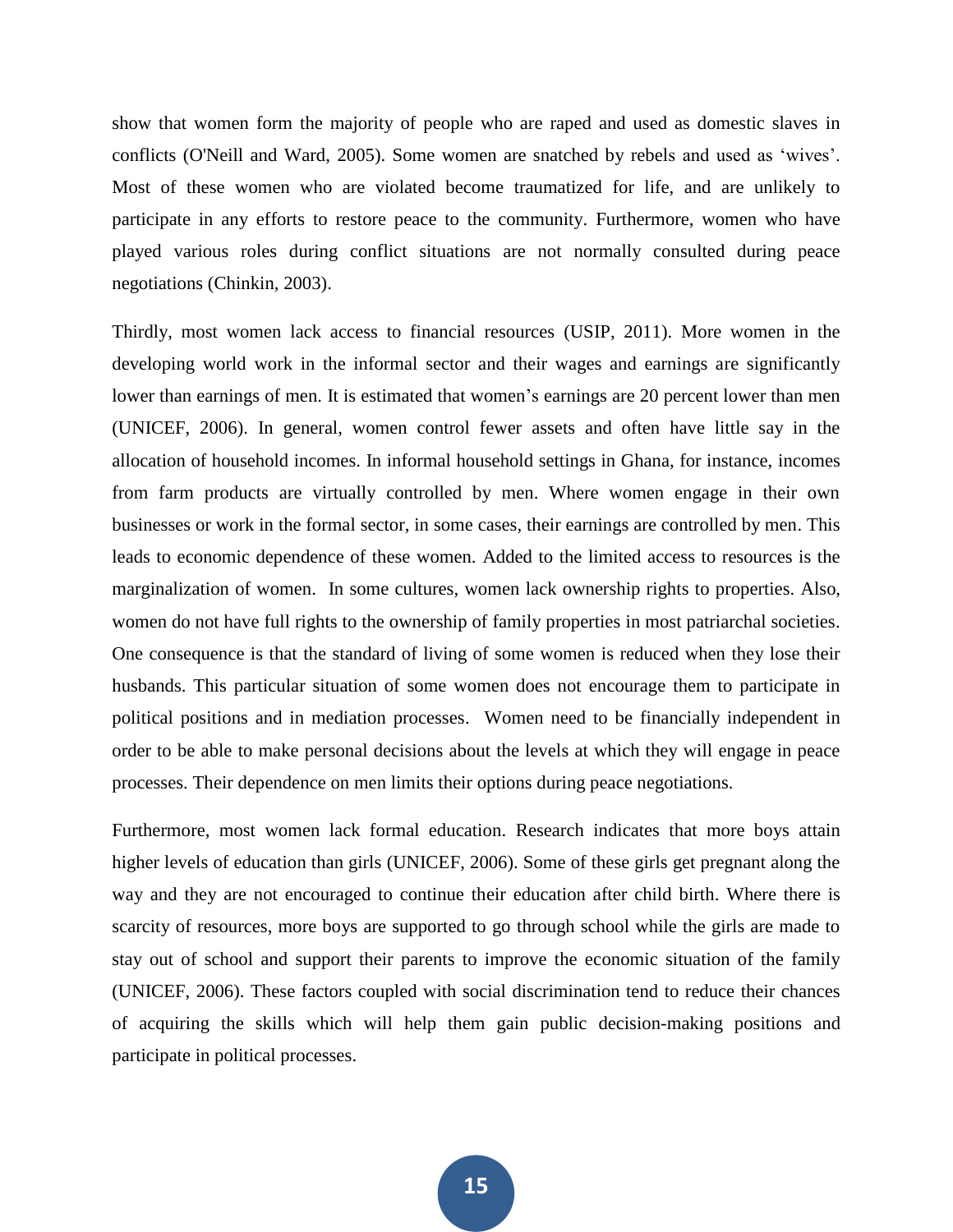Grassroots women who mobilize at the local level also lack specific technical knowledge and skills which will help them to translate their local expertise into official peace negotiations and processes. Women need to demonstrate that they are knowledgeable about the peace process and mechanisms and are able to articulate the issues. In most cases, women do not have the requisite technical skills and it becomes difficult for them to operate on the international scene as mediators.

There are stereotypical assumptions about women's 'appropriate' roles in society, particularly, decision making and their areas of expertise. Women are perceived as 'passive' victims, who cannot contain the stress that is experienced during negotiation processes. There are usually doubts about whether they can endure the 'rules of engagement' for achieving peace during conflict situations. This is because mediation is seen as a male-dominated area due to the sometimes dangerous occurrences during the peace process that make safety and security an issue. In mediating and participating in peace processes, people become targets of perpetrators of conflicts. Some participants are threatened during negotiations. People's homes are bombed, and their relatives could be jailed or killed or simply uncertain of whether or not they will live to see the next day (Brownell, 2011). These risks can deter women from participating at levels they would have preferred to.

The 'crab' mentality of women is another challenge (Brownell, 2011). It is common knowledge that some women have the tendency to undermine fellow women. They castigate instead of encourage other women to take up leadership positions. Some women barely support one another when positions are being contested by both women and men; some women would rather put their weight behind the men (Brownell, 2011). This tends to give men the chance to marginalize women. Moreover, when political activities are organized, few women actively participate. Sometimes when some of these women stand for elective positions, they usually do not get enough votes to win even though women form the majority of most populations (Brownell, 2011).

Lastly, during peace processes, the neutrality of women as peace brokers comes into question. Warring parties tend not to take women's advocacy programmes seriously because they are labeled as 'affiliates' to the 'enemy'. Also, the different factions tend to see women more as 'wives' than as full parties to the negotiations (Lavalie, 2011). In some of these cases, women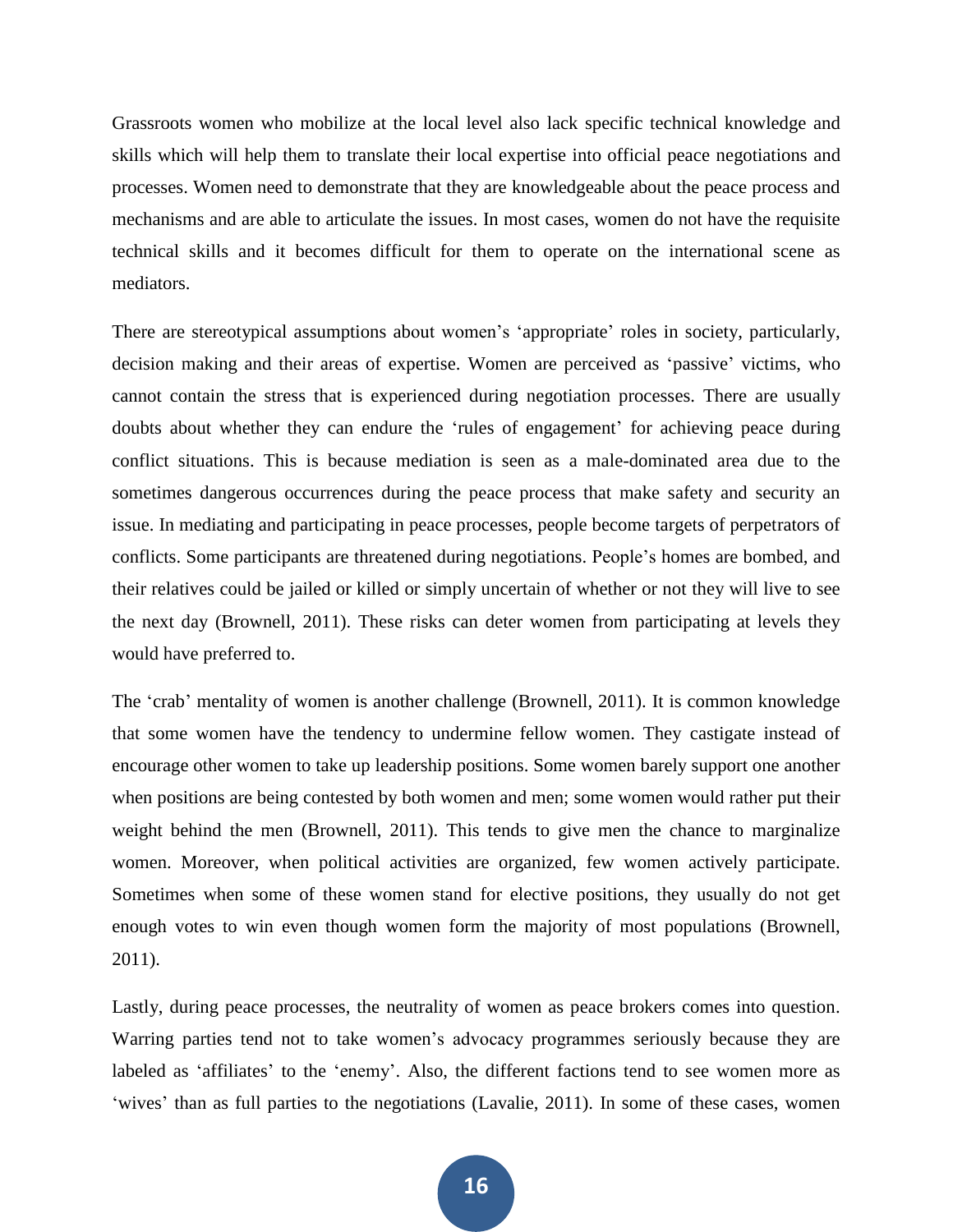have to expend a lot of energy to prove that they are pursuing a common goal, one which cuts across the 'fault lines' – ethnic, religious, cultural and political – so that the warring parties agree to ceasefire and peaceful resolution of the conflict through dialogue.

#### **Breaking the resistance to inclusion: the way forward**

It is an indisputable reality that women are at the margins of the peace table. Their full representation and inclusion has been inhibited by discrimination, violence, lack of education and technical abilities among other factors. Although a lot of work has been done to improve women's position during official peace processes there is reluctance to integrate women's perspectives in negotiations and increase their participation at international levels of mediation and peace processes. To deal with this inertia, what will be the way forward?

Women should form solidarity groups that sustain individual interest in participation. Women should demonstrate neutrality during peace processes; they should acquire training and formal education. Women should also be more assertive, and finally, there should be greater commitment by international agencies and national governments, and greater efforts by civil society organizations to work towards the inclusion of women in peace processes.

To start with, women groups should form solidarity groups, whose work cuts across political and ethnic lines in order to link women to a common cause – peace. This will stimulate women's interest in improving their representation at formal peace processes. Bankrolling has been practiced in countries like Sierra Leone where nomination fees were borne by women's groups to support the participation of women in political processes (Abdullah, 2011). This can be replicated in all other West African countries where women and men who understand their cause can establish funds to support the inclusion of competent women in the governance structures of their countries. Such solidarity groups can create the platform for competent women to participate more actively in the political space of their countries. Such groups can also invest in the grooming of women who possess the qualities to make an impact on decision making when they are elected into public and political positions.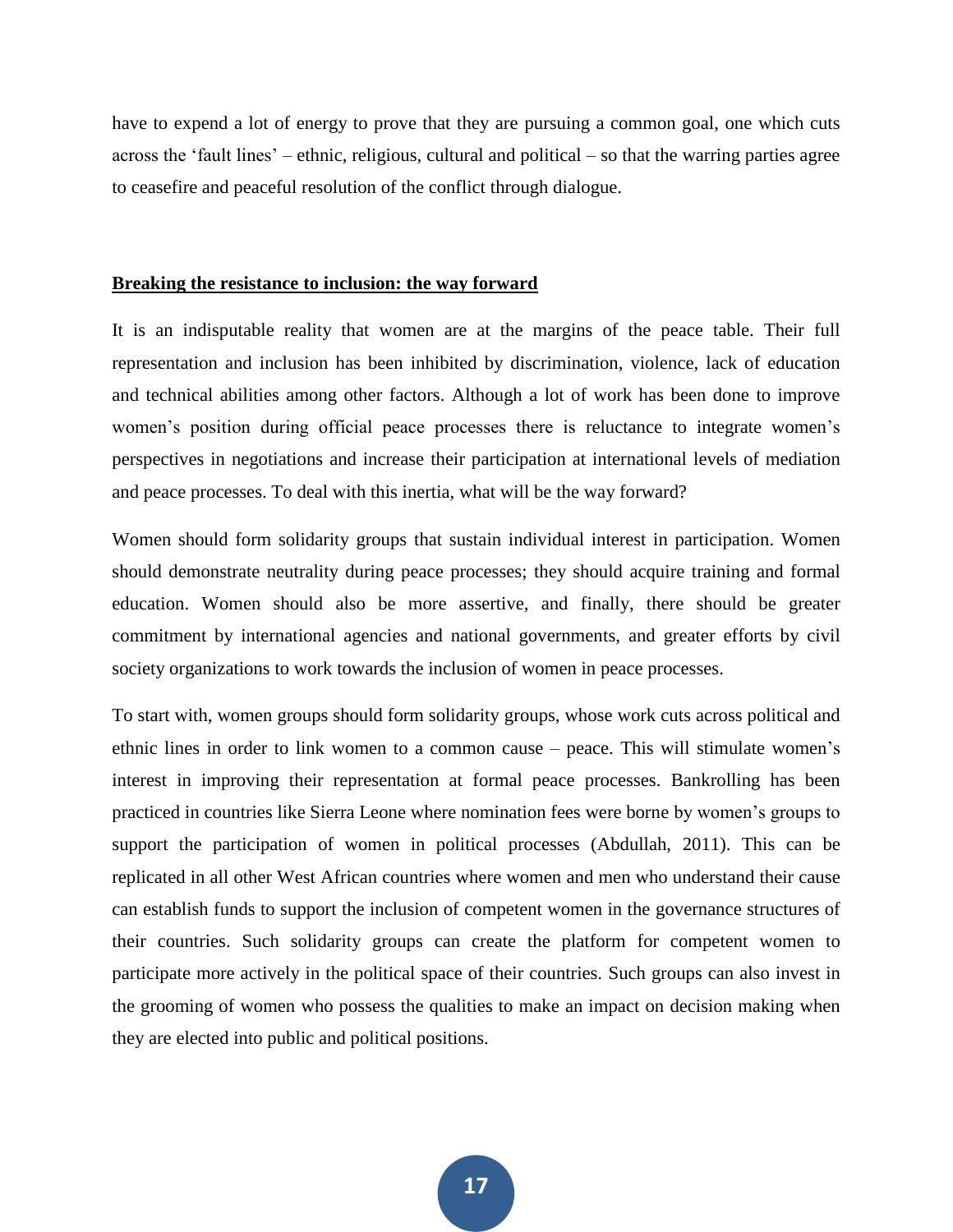Women groups should position themselves strategically in order to locate resources that can empower them to be represented at more official levels. They should put mechanisms in place to raise funds at domestic levels before they go out to seek external funds. When this happens they will be seen as independent and they will earn the respect of external sponsors and the international community which is then likely to commit more funds to support their programmes (Brownell, 2011).

Pain, loss and hardship are experienced by both men and women in conflict situations. During conflict situations, people lose their livelihoods, their children and relatives. They become traumatized by the suffering they experience. There are people who are displaced and others who spend their lives in refugee camps. In the midst of the suffering, women have to perform their traditional roles of caring for the family, sometimes at the expense of seeking medical attention for themselves. Also, while fleeing from conflict, some women leave behind vital identity documents which are sometimes required for access to humanitarian aid. In some cases, these women have to depend on men for sustenance. For women, these situations aggravate their frustrations because their mobility is restricted. However, these emotions and frustrations can be channeled into making demands to participate officially in peace processes. This will demand extensive orientation and training to enable these women to contribute more effectively when they are included at decision-making and implementation levels.

Additionally, women should undergo training on how to conduct advocacy on issues that concern both women and men. Men also need to be trained to understand the different needs of both men and women and women's capacity to contribute to mediation and peace processes. Further, women tend to have the knack for mediation, but they need to be trained to appreciate the specifics of mediation and peace processes. This training has to be complemented by systematically supporting the education of the girl-child to the highest level. At the tertiary level, specific technical training in areas such as advocacy, effective communication, leadership and negotiation should be made compulsory for women to enable them to become familiar with international conflict resolution techniques. Younger women need be mentored to enable them to acquire the skills and professionalism needed during mediation and negotiation.

Women need to be more assertive. They need to recognize that their participation in peace negotiations is a right which is enshrined in international frameworks such as UNSCR 1325.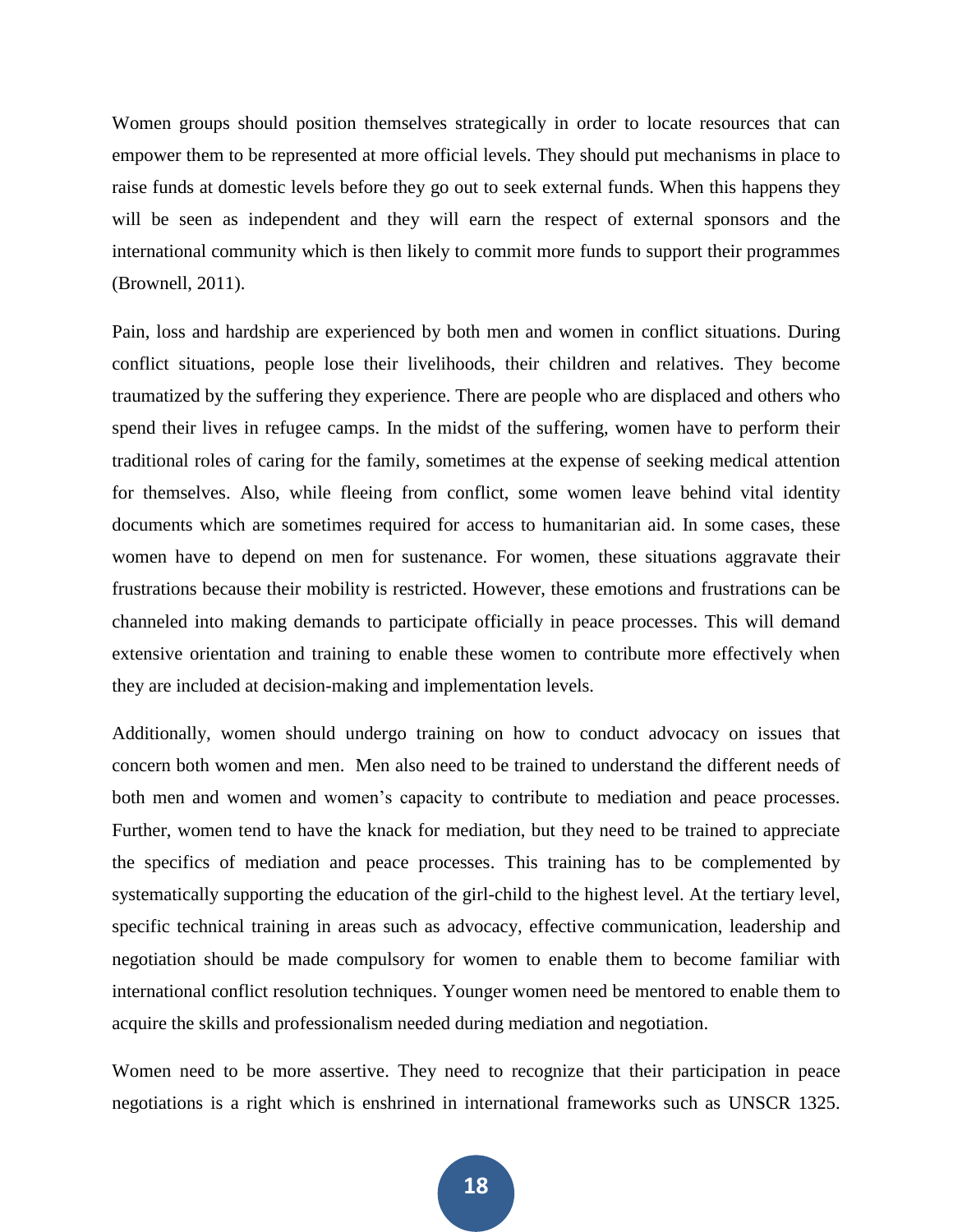They should bring to bear on the political arena their personal experiences and the challenges that hinder their abilities to care for and protect their families. As the lack of security and peace hamper women's abilities to perform their responsibilities in wartimes, women should use their experiences to inform the implementation process of peace agreements. Women should be ready to confront the risks that are associated with this so called male-dominated terrain: mediation.

ECOWAS has recognized civil society's role in the mediation process and this informed the establishment of the West Africa Civil Society Forum to coordinate civil society's input to conflict resolution in the sub-region. Women groups like MARWOPNET are part of this coalition as actors who have a sustained presence in the conflict-ridden areas and who are involved in opening and maintaining lines of communication between warring parties. Thus, civil society has to use this opportunity to increase the participation of competent women in negotiations. Capacity-building programmes will have to be organized for potential women mediators who do not have the requisite technical capacity to operate at the level of the technical and decision-making groups.

Moreover, most national governments have allocated quotas to increase the political participation of women; however, these quotas are not always filled. Entrenchment of these quotas in national constitutions and other frameworks will have a positive impact on the status of women in their countries and enhance their technical skills. This will support them to perform creditably on the international scene as mediators. Apart from legislated quotas, seats should be reserved for women in national parliaments as a special measure to facilitate the positioning of women to take part in official peace processes. Political leaders have to be made to account for quotas and all other measures that are promised to promote the representation of women in government positions.

Furthermore, the international community has to make rigorous efforts towards the inclusion of women. This is because discriminatory attitudes towards women, unequal access to resources and disparities in social power structures along with gender-based violence all combine to reduce women's representation at mediation and peace processes (USAID, 2012). Therefore, monitoring of national action plans of member countries of the United Nations by the UN is essential for the implementation of UN Security Council resolutions on women's participation in peace processes. Frameworks and conventions on the elimination of all forms of discrimination against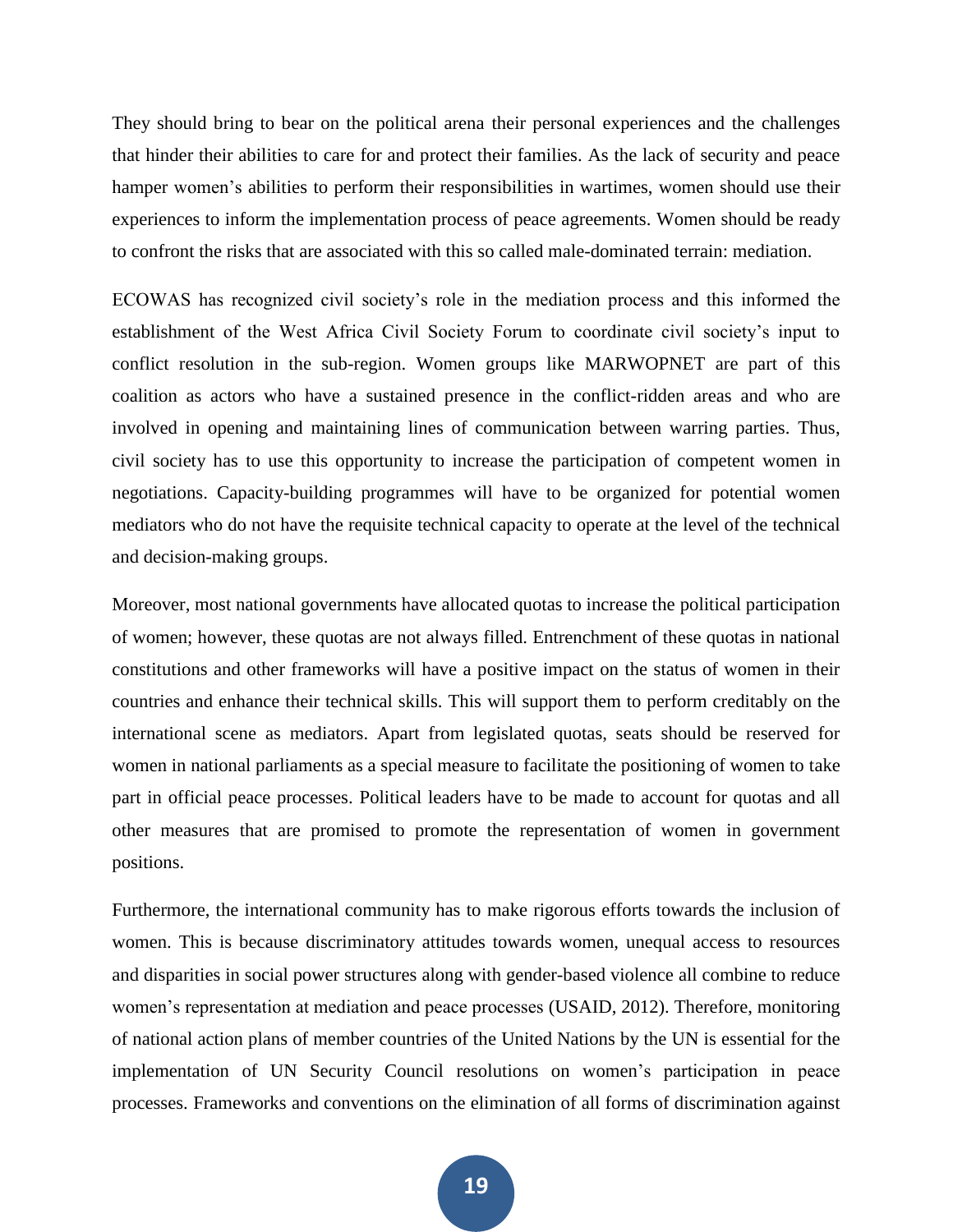women should also be monitored. Gender provisions in peace agreements and gender expertise to support the implementation of gender needs and priorities enshrined in international frameworks on women's participation have to be legalized and monitored to ensure that women's role in supporting the peace process is significantly improved. Security and protection has to be provided for women during election periods to ensure their participation in the democratic process of their countries – to vote and stand as candidates for elective positions and their participation in mediation. In addition, initiatives of grassroots women's peace movements have to be supported with technical and financial resources. The capacity of women to mobilize at the local level has to be enhanced with technical training in order for them to translate these local mediatory skills to the international level. Young women also have to be encouraged and groomed for leadership positions in order to create a pool of potential women mediators who can be included in mediation and peace processes.

#### **Conclusion**

In spite of the negative cultural assumptions, women perform multiple roles in times of war and peace. While some women are combatants and perpetrators of conflict, there are also women who, as survivors in conflict zones, perform various duties in order to contribute their quota to efforts to repair the destruction that engulfs communities. Increasingly, women have engaged in conflict situations as activists and advocates for a negotiated settlement between warring parties. Some women's groups have mobilized people at the grassroots and held dialogues with conflict parties, activities which have sometimes paved way for peace negotiations. Nonetheless, despite the efforts and competencies they demonstrate, there appears to be some resistance to vigorously involving significant numbers of capable women at various levels of peace processes. This paper argues, however, that although challenges exist, opportunities also exist which can be explored by women, regional and international organizations to systematically promote the inclusion of women during mediation and peace processes at national, regional and international levels.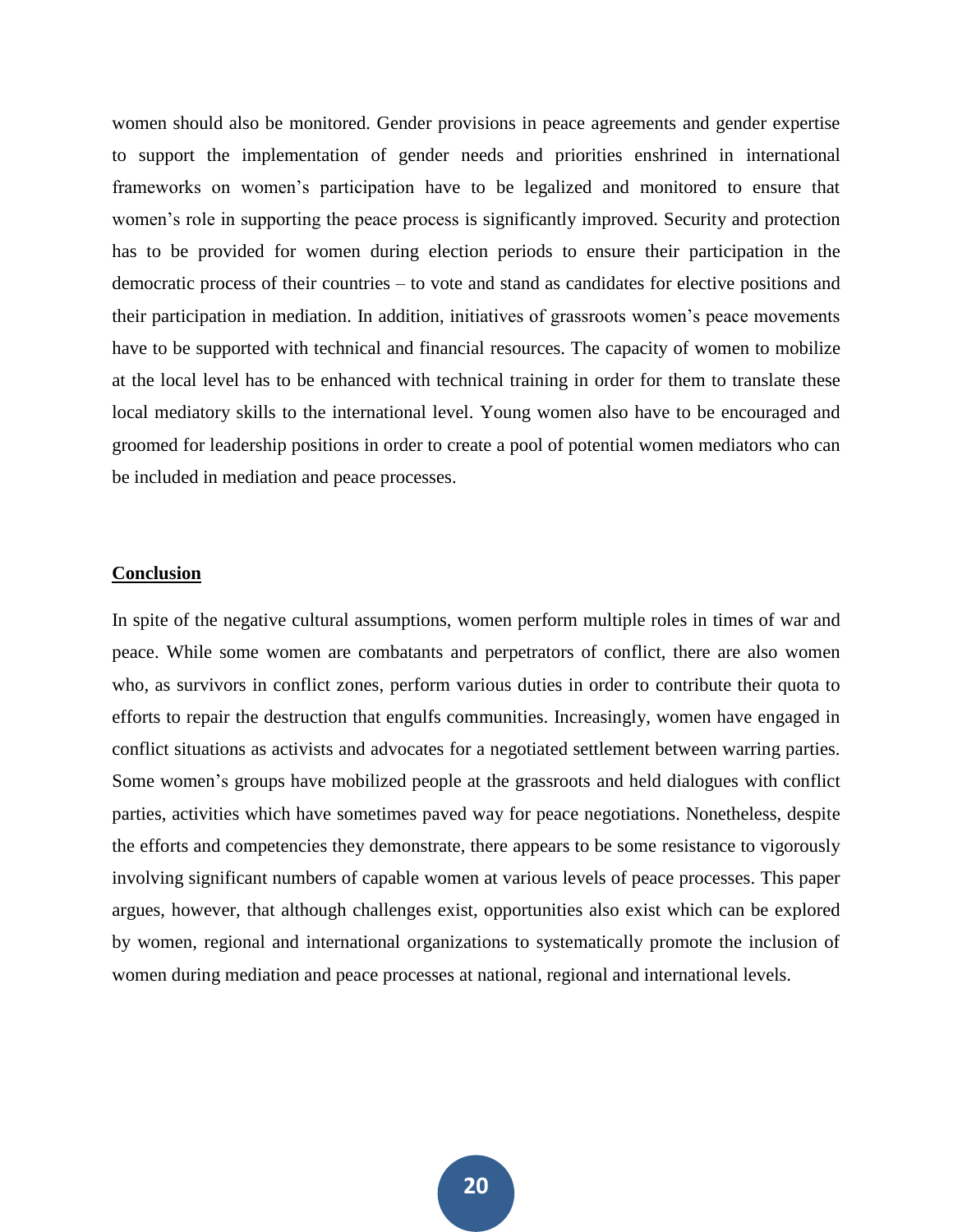#### **Bibliography**

Abdallah, M. and Amedzrator, L., 2011. *Improving West African Capacities in Mediation and Peace processes*. Research and Documentation Report, Accra.

Abdela, L. Women's Participation and Leadership in Conflict Situations and Peacebuilding: From Theory to Practice. Available at

[http://www.entwicklung.at/uploads/media/Abdela\\_From\\_theory\\_to\\_practice.pdf.](http://www.entwicklung.at/uploads/media/Abdela_From_theory_to_practice.pdf) [Accessed 4 December 2012).

Abdullah, H. (2011, December 8th). *Women and peacebuilding in West Africa*. Paper presented at the Reflections of Security Series at the KAIPTC.

African Women and Peace Support Group, 2004. *Liberian Women Peacemakers: Fighting for the Right to be Seen, Heard and Counted.* Trenton: Africa World Press.

Aning, E.K., 1998. Women and Civil Conflict: Liberia and Sierra Leone. In: *African Journal of International Affairs.*. Available at http://www.ajol.info/index.php /ajia/article/viewFile/27248/21544. [Accessed 29 November 2012].

Bekoe, D. and Parajon, C., 2007. Women's Role in Liberia's Reconstruction.Available at http://www.usip.org/publications/women-s-liberia-s-reconstruction. [Accessed 4 December 2012].

Boulding, E., 1994. *Building Peace in the Middle East: Challenges for States and Civil Society.* Boulder: Lynne Rienner.

Brownell, M. interviewed by Okyere, F. and Abdallah, M. *Improving West Africa's Capacity in Mediation and Peace Processes* (29 July 2011).

Chinkin, C.. 2003. Peace Agreements as a Means for Promoting Equality and Ensuring Participation of Women. Available at http://www.un.org/womenwatch/daw/ egm/peace2003/reports/BPChinkin. PDF. [Accessed 5 December 2012].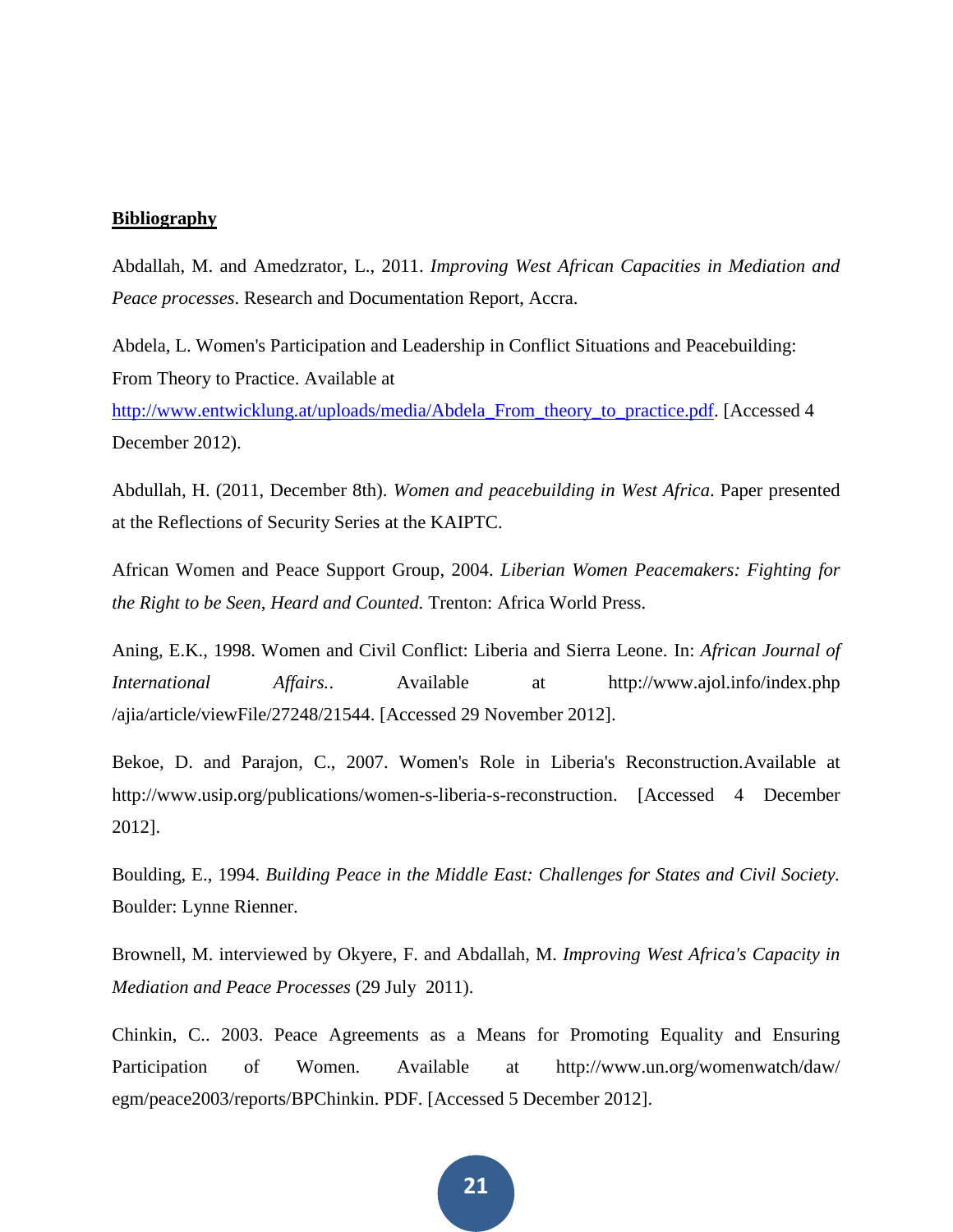Coulter, C., Persson, M. and Utas, M., 2008. *Young Female Fighters in African Wars: Conflicts and Its Consequences*.Uppsala: Nordic Africa Institute.

Ekiyor, T. A. and Gbowee, L.R.. Women's Peace Activism in West Africa: The WIPNET Experience. Available at*.*http:www.peoplebuildingpeace.org/thestories/article/php. [Accessed 7 January 2013).

George-Williams, D., 2006. *Bite not one another: Selected Accounts of Non-violent Struggle in Africa.* Addis Ababa: University of Peace, Africa Programme.

InternationalAlert, 2006. Donor Aid Strategies in Post-Peace Settlement Environments. *International Alert.* Available at [http://international-alert.org/resources/publications/donor-aid](http://international-alert.org/resources/publications/donor-aid-strategies-post-peace-settlement-environments)[strategies-post-peace-settlement-environments.](http://international-alert.org/resources/publications/donor-aid-strategies-post-peace-settlement-environments) [Accessed 29 November 2012].

Keen, D., 2005. *Conflict & Collusion in Sierra Leone.* New York: Palgrave.

Lavalie, E.A. interview by Atuobi, S. and Brewoo, S. *Improving West African Capacities in Mediation and Peace Processes: Research and Documentation* (19 September 2011).

Mahdi, H.M. interview by Samuel Atuobi and Serwa Brewoo. *Improving West African Capacities in Mediation and Peace Processes: Research and Documentation* (23 September 2011).

O'Neill, A. and Ward, L., 2005. Gender and Peacekeeping in West Africa. Available at [http://www.kaiptc.org/Publications/Monographs/Monographs/mono-1\\_O-Neill.aspx.](http://www.kaiptc.org/Publications/Monographs/Monographs/mono-1_O-Neill.aspx) [Accessed 5 December 2012].

Rehn, E. and Johnson Sirleaf, E., 2002. Women, War and Peace: The Independent Experts' Assessment on the Impact of Armed Conflict on Women and Women's Role in Peacebuilding. Available at [http://www.unifem.org/materials/item\\_detaild89f.html.](http://www.unifem.org/materials/item_detaild89f.html) [Accessed 29 November 2012].

UN Division for the Advancement of Women, 2000. The Four World Global Women's Conferences 1975-1995: Historical Perspective. Available at http://www.un.org/womenwatch/daw/followup/ session/presskit/hist.htm. [Accessed 3 December 2012].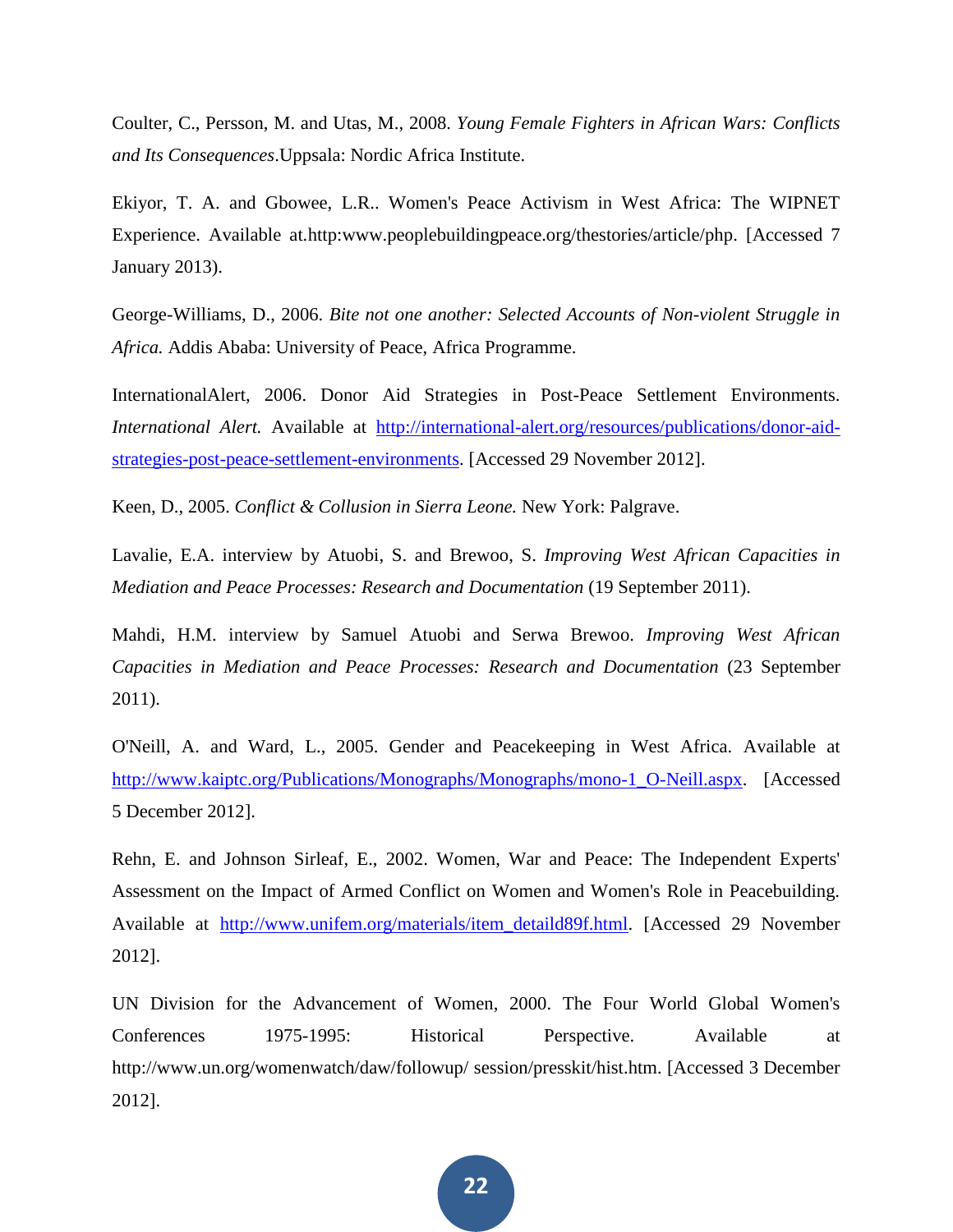UNICEF, 2006. *The State of the World's Children: Women and Children, The Double Dividend of Gender Equality.* New York: UNICEF.

UNIFEM, 2010. *Women's Participation in Peace Negotiations: Connections Between Presence and Influence.* New York: UNIFEM.

United Nations, 2000. Resolution 1325 (2000) Available at [http://www/un.org/events/res\\_1325e.pdf.](http://www/un.org/events/res_1325e.pdf) [Accessed 4 December 2012].

United Nations Mission in Liberia. *UNMIL Background.* Available at [http://www.un.org/en/peacekeeping/missions/unmil/background.shtml.](http://www.un.org/en/peacekeeping/missions/unmil/background.shtml) [Accessed 10 January 2013].

United Nations. Universal Declaration of Human Rights*.* 10 December 1948. Available at [http://www.un.org/events/humanrights/2007/hrphotos/declaration%20\\_eng.pdf.](http://www.un.org/events/humanrights/2007/hrphotos/declaration%20_eng.pdf) [Accessed 3 December 2012].

USAID, 2012. *Gender Equality and Female Empowerment Policy.* Washington, DC: USAID.

United States Institute of Peace. 20111. *The Role of Women in Global Security.* Washington DC: USIP.